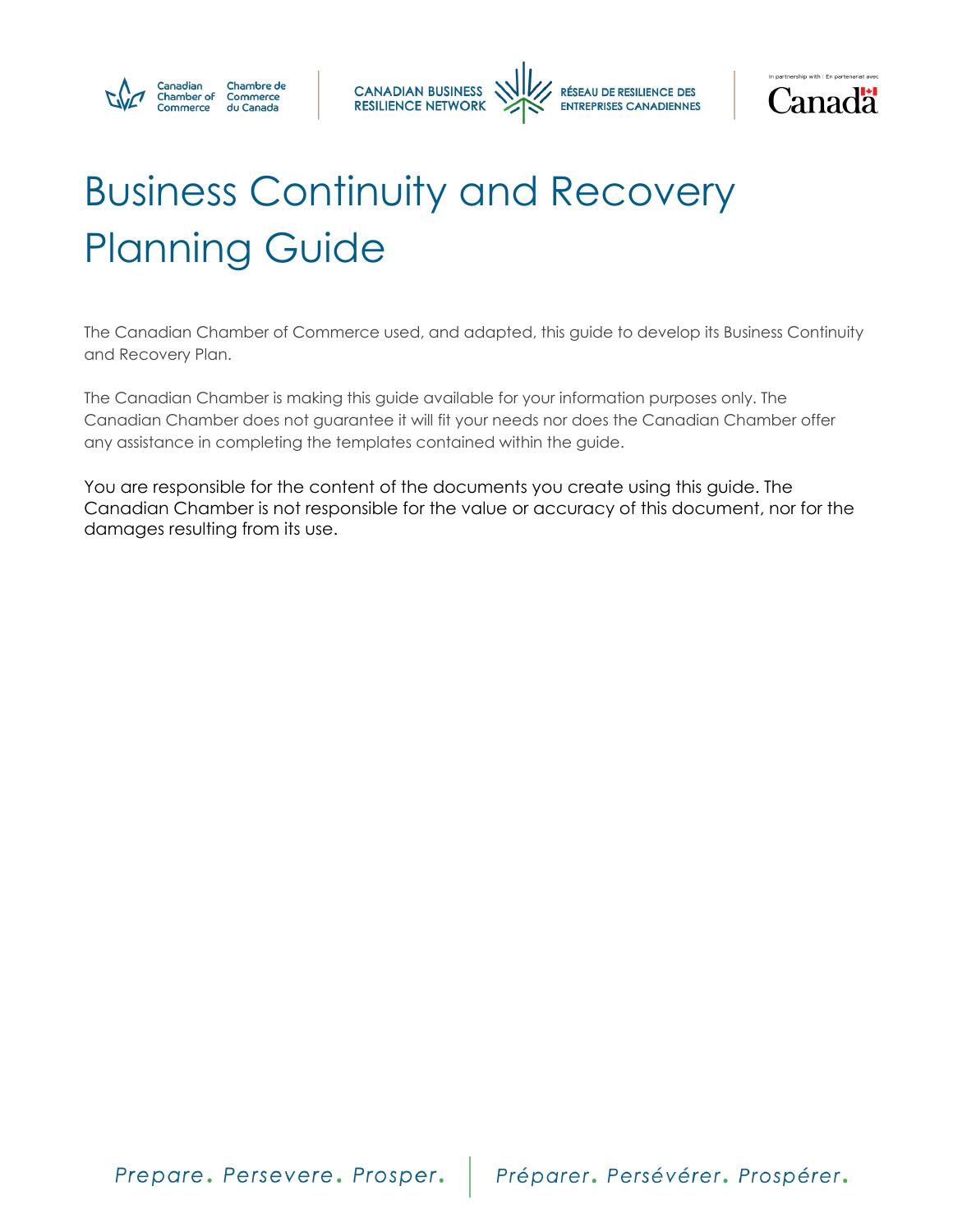# Step 1: About Your Organization

| <b>PRIMARY ORGANIZATION LOCATION</b>                            | <b>SECOND ORGANIZATION LOCATION</b> |
|-----------------------------------------------------------------|-------------------------------------|
| <b>ORGANIZATION NAME</b>                                        | <b>ORGANIZATION NAME</b>            |
| <b>STREET ADDRESS</b>                                           | STREET ADDRESS                      |
| CITY, PROV/TERR, POSTAL CODE                                    | CITY, PROV/TERR, POSTAL CODE        |
| <b>TELEPHONE NUMBER</b>                                         | <b>TELEPHONE NUMBER</b>             |
| <b>PRIMARY POINT OF CONTACT</b>                                 | <b>ALTERNATE POINT OF CONTACT</b>   |
| PRIMARY EMERGENCY CONTACT                                       | ALTERNATE EMERGENCY CONTACT         |
| <b>TELEPHONE NUMBER</b>                                         | <b>TELEPHONE NUMBER</b>             |
| ALTERNATE TELEPHONE NUMBER                                      | ALTERNATE TELEPHONE NUMBER          |
| <b>EMAIL ADDRESS</b>                                            | <b>EMAIL ADDRESS</b>                |
| <b>EMERGENCY CONTACT INFORMATION - DIAL 911 IN AN EMERGENCY</b> |                                     |
| NON-EMERGENCY POLICE                                            | <b>ELECTRICITY PROVIDER</b>         |
| NON-EMERGENCY FIRE                                              | <b>GAS PROVIDER</b>                 |
| <b>INSURANCE PROVIDER</b>                                       | <b>WATER PROVIDER</b>               |
| POISON INFORMATION CENTER                                       | OTHER (E.G., PROPERTY MANAGEMENT)   |
| OTHER (E.G., PROPERTY SECURITY)                                 | OTHER (E.G., IT SUPPORT CONTRACTOR) |
| OTHER (E.G., BANK AGENT)                                        | <b>OTHER</b>                        |
| <b>OTHER</b>                                                    | <b>OTHER</b>                        |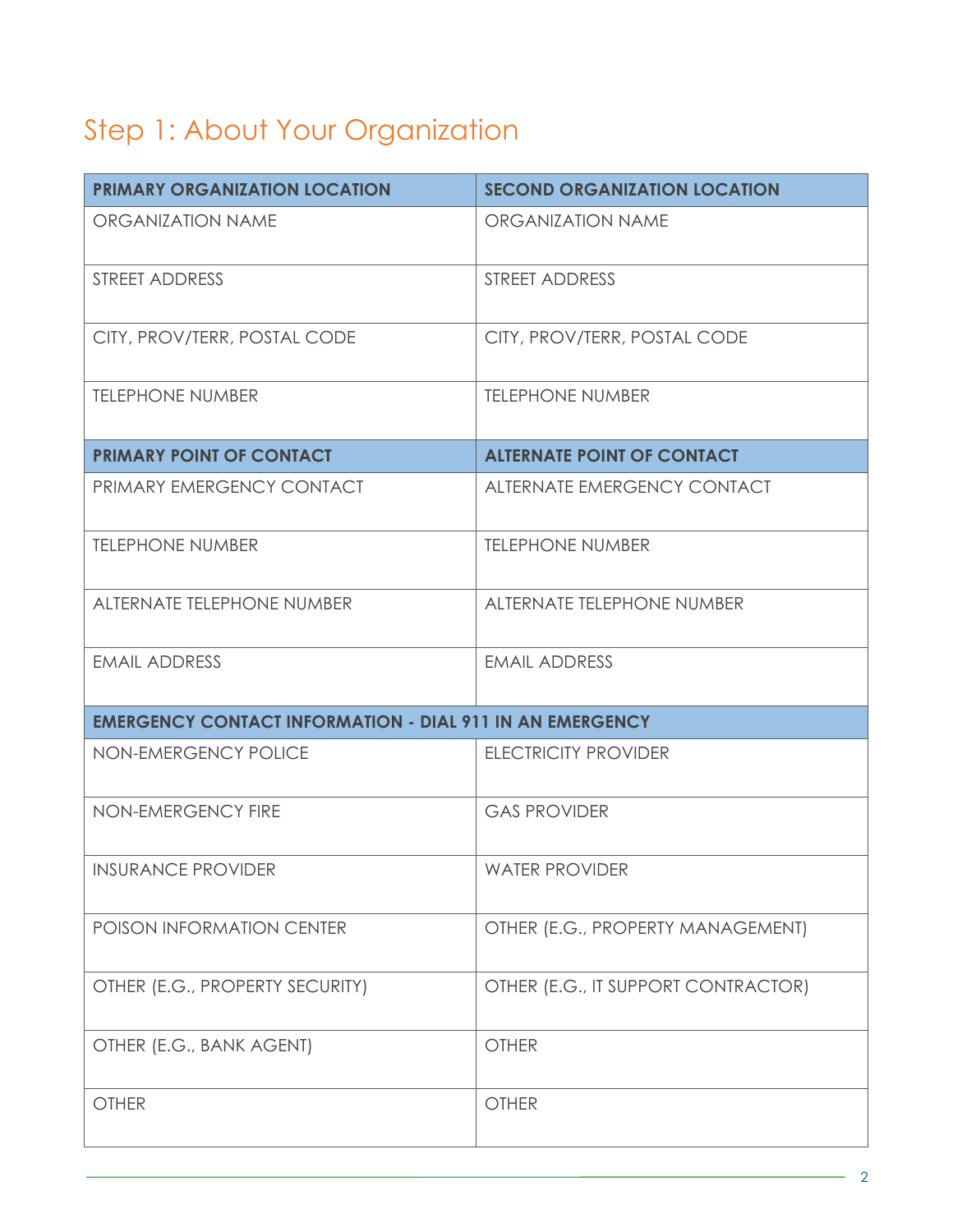# Step 2: Business Continuity and Recovery Planning Team

The following people will participate in business continuity and recovery planning.

| <b>NAME</b> | <b>POSITION</b> | <b>EMAIL</b> |
|-------------|-----------------|--------------|
|             |                 |              |
|             |                 |              |
|             |                 |              |
|             |                 |              |
|             |                 |              |
|             |                 |              |
|             |                 |              |
|             |                 |              |
|             |                 |              |

#### **Coordination with Others**

The following people from neighbouring organizations, businesses and our building management will participate on our emergency planning team.

| <b>NAME</b> | <b>ORGANIZATIONS/BUSINESS</b> | <b>EMAIL</b> |
|-------------|-------------------------------|--------------|
|             |                               |              |
|             |                               |              |
|             |                               |              |
|             |                               |              |

#### **Meeting Schedule**

The emergency planning team will meet on a regular basis.

| <b>DATE</b> | <b>LOCATION</b> | <b>TOPIC</b> |
|-------------|-----------------|--------------|
|             |                 |              |
|             |                 |              |
|             |                 |              |
|             |                 |              |
|             |                 |              |

3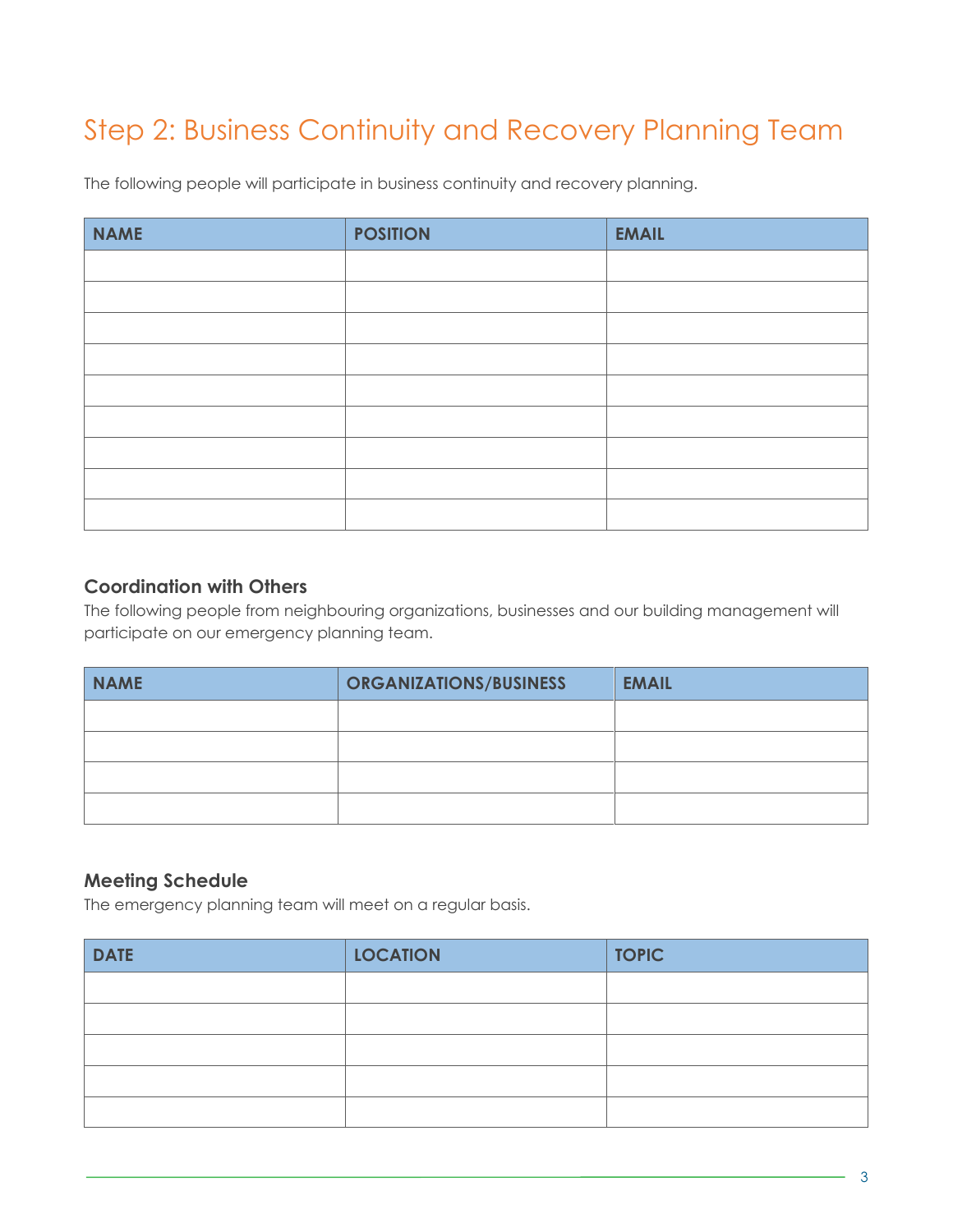#### Step 3: Potential Hazards

This information should be included in your Emergency Preparedness and Response Plan, however reiterating key potential hazards in your Business Continuity and Recovery Plan will help you focus on the types of incidents from which you may need to recover. Make sure to look inside and outside your organization as well as the surrounding community. Ask yourself questions like: How do I get in and out of the area? How do my staff, suppliers, and clients/constituents get in and out of the area? What should I be concerned with that could interrupt the organization?

The following disasters could impact our operations.

| EXTERNAL (earthquake, fire, power outage, flood, disease, vandalism, etc.)  |  |  |
|-----------------------------------------------------------------------------|--|--|
|                                                                             |  |  |
|                                                                             |  |  |
|                                                                             |  |  |
|                                                                             |  |  |
|                                                                             |  |  |
|                                                                             |  |  |
|                                                                             |  |  |
|                                                                             |  |  |
|                                                                             |  |  |
|                                                                             |  |  |
| INTERNAL (fire, flood, theft, data management, power outage, disease, etc.) |  |  |
|                                                                             |  |  |
|                                                                             |  |  |
|                                                                             |  |  |
|                                                                             |  |  |
|                                                                             |  |  |
|                                                                             |  |  |
|                                                                             |  |  |
|                                                                             |  |  |
|                                                                             |  |  |
|                                                                             |  |  |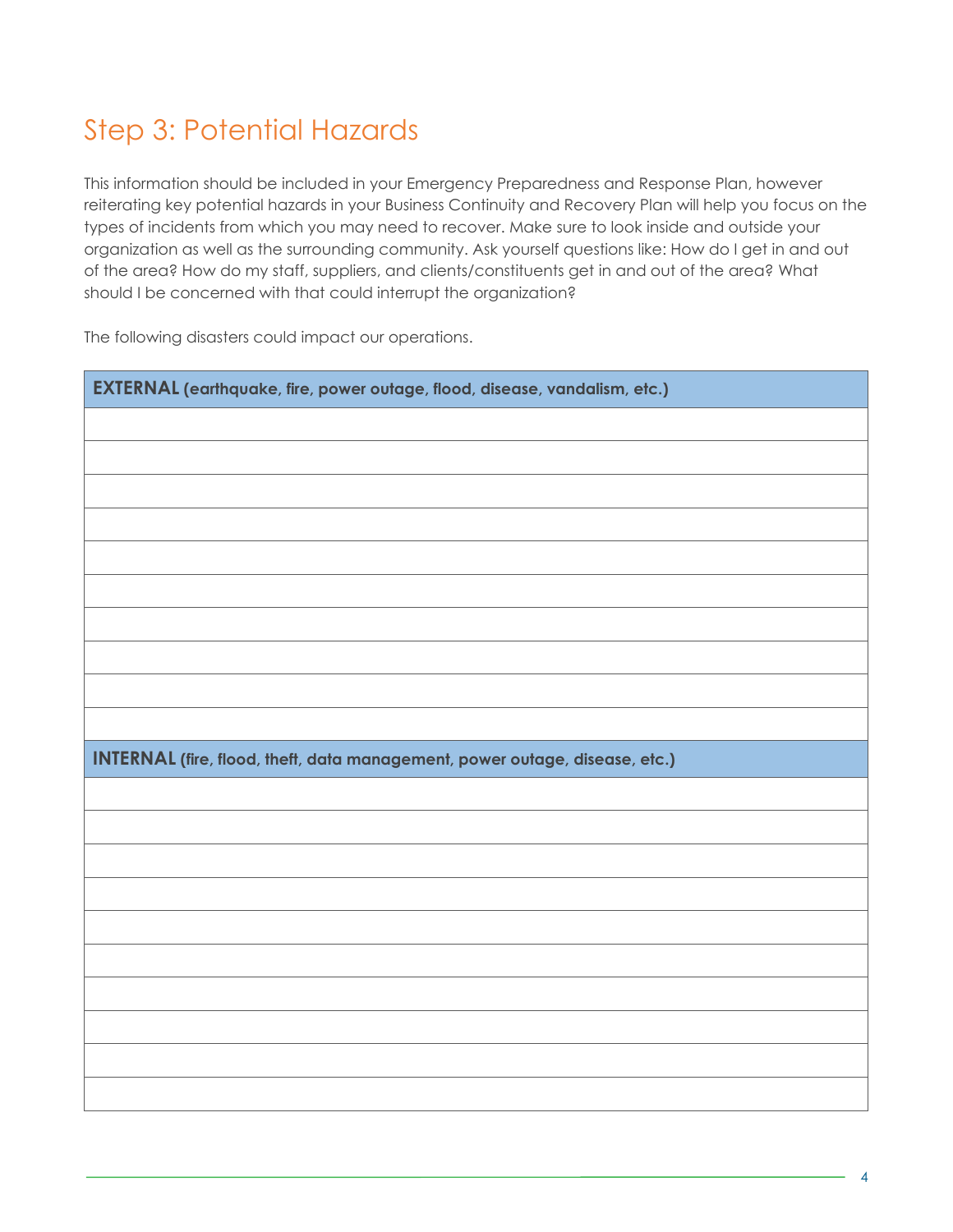# Step 4: Critical Assets

If these items are taken away, it would drastically affect or harm your organization or cause a major disruption to operations. What does your organization need to operate?

| PEOPLE (employees, consumers, donors, board members, clients/constituents, key volunteers, etc.)                   |  |  |
|--------------------------------------------------------------------------------------------------------------------|--|--|
|                                                                                                                    |  |  |
|                                                                                                                    |  |  |
|                                                                                                                    |  |  |
|                                                                                                                    |  |  |
| <b>BUILDING</b> (physical structure, storage unit, satellite office, main office, storefront, capital lease, etc.) |  |  |
|                                                                                                                    |  |  |
|                                                                                                                    |  |  |
|                                                                                                                    |  |  |
|                                                                                                                    |  |  |
| <b>COMPUTER EQUIPMENT</b> (computers, software, servers/network, specialty tools, copiers, etc.)                   |  |  |
|                                                                                                                    |  |  |
|                                                                                                                    |  |  |
|                                                                                                                    |  |  |
|                                                                                                                    |  |  |
| DATA (documents, payroll, files, records, server backup tapes, etc.)                                               |  |  |
|                                                                                                                    |  |  |
|                                                                                                                    |  |  |
|                                                                                                                    |  |  |
|                                                                                                                    |  |  |
| <b>INVENTORY/PRODUCT</b> (stock, supplies, new materials, etc.)                                                    |  |  |
|                                                                                                                    |  |  |
|                                                                                                                    |  |  |
|                                                                                                                    |  |  |
|                                                                                                                    |  |  |
| OPERATIONS (any disruption to ops, accounts receivable/payable, payroll, mailroom, etc.)                           |  |  |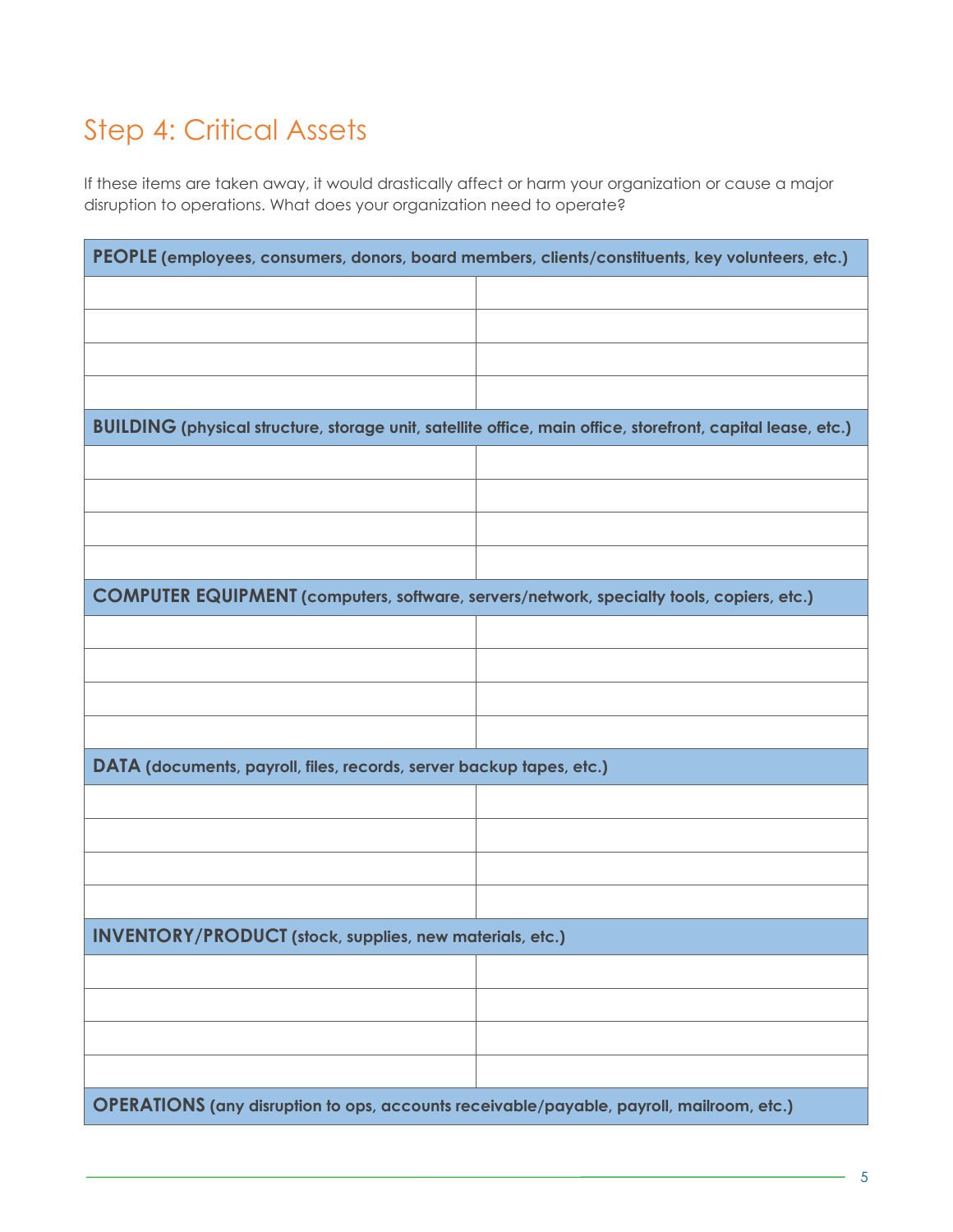| <b>VALUABLE CONTENTS (artwork, valuable collectables, etc.)</b>                            |  |  |
|--------------------------------------------------------------------------------------------|--|--|
|                                                                                            |  |  |
|                                                                                            |  |  |
|                                                                                            |  |  |
|                                                                                            |  |  |
| <b>BOOKS AND RECORDS (vital records, payroll information, etc.)</b>                        |  |  |
|                                                                                            |  |  |
|                                                                                            |  |  |
|                                                                                            |  |  |
|                                                                                            |  |  |
| EQUIPMENT (HVAC, kitchen equipment, audiovisual equipment, specialty tools, copiers, etc.) |  |  |
|                                                                                            |  |  |
|                                                                                            |  |  |
|                                                                                            |  |  |
|                                                                                            |  |  |
| FURNITURE AND FIXTURES (office furniture, custom-built furniture, etc.)                    |  |  |
|                                                                                            |  |  |
|                                                                                            |  |  |
|                                                                                            |  |  |
|                                                                                            |  |  |
| GROUNDS (custom decorations, outdoor equipment, signage, etc.)                             |  |  |
|                                                                                            |  |  |
|                                                                                            |  |  |
|                                                                                            |  |  |
|                                                                                            |  |  |
| <b>OTHER</b>                                                                               |  |  |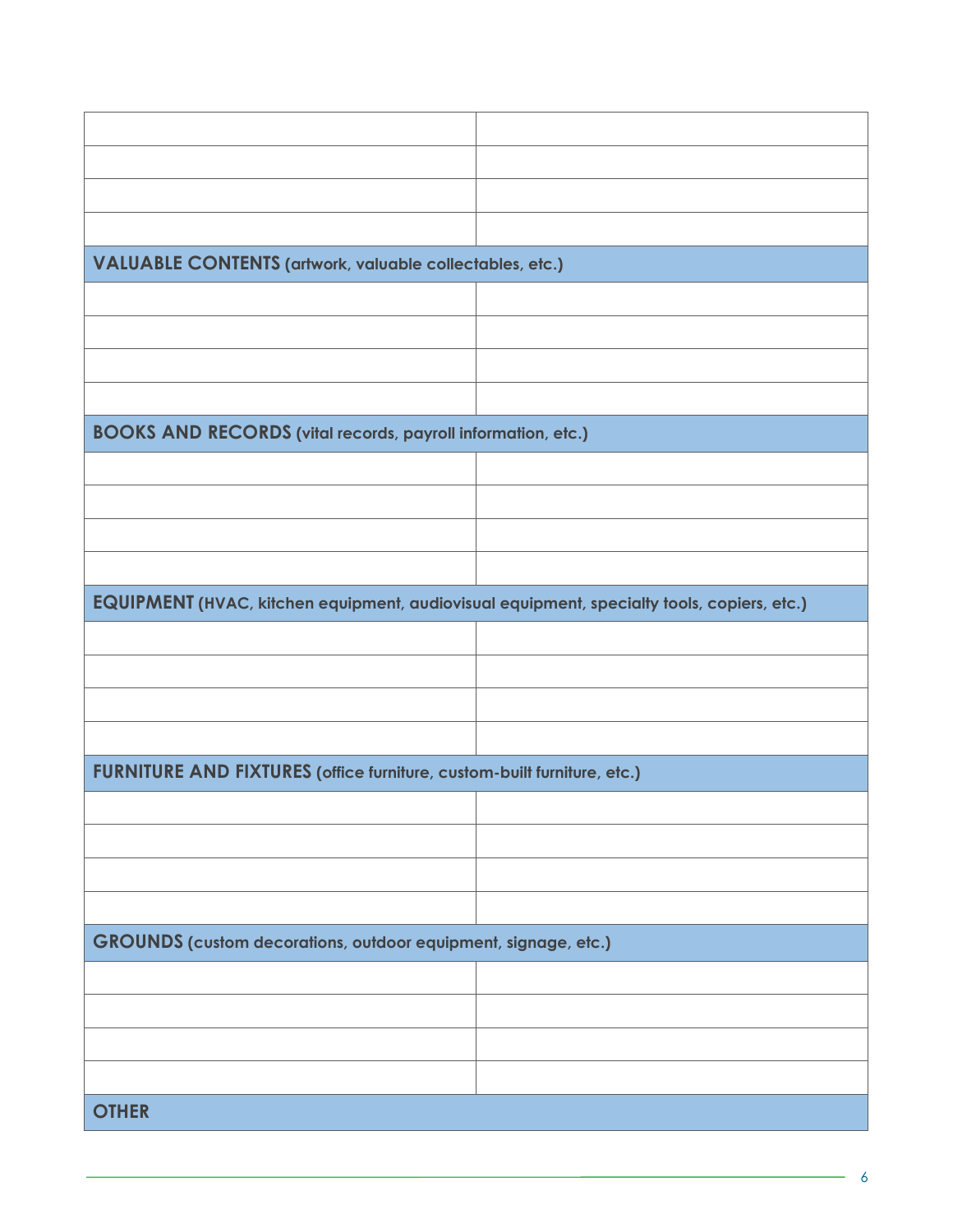#### Step 5: Critical Operations

Identify operations that are critical for your organization's survival. How will you continue to perform these functions in a disaster situation? What operations are necessary to fulfill legal and financial obligations? Which are necessary to maintain cash flow and reputation? What operations does your organization provide to others (i.e. shelter, day care, spiritual guidance, food, etc.)? In the event of a disaster, will people be congregating at your location needing assistance?

PROCEDURES TO RESTART OPERATION AFTER MINIMAL DISASTER IMPACT: If a disaster causes negligible or marginal impact on operations, these procedures will help to restart the operation in the same location.

PROCEDURES TO COMPLETELY RESTORE OPERATION AFTER SIGNIFICANT DISASTER IMPACT: If a disaster causes critical or catastrophic impact on operations, these procedures will help to restore the operation in the same location, an alternate location, or a new location.

| <b>OPERATION:</b>                                                            |                                  |  |
|------------------------------------------------------------------------------|----------------------------------|--|
| STAFF IN CHARGE (POSITION)                                                   | STAFF IN CHARGE (NAME)           |  |
| <b>KEY SUPPLIES/EQUIPMENT</b>                                                | <b>KEY SUPPLIERS/CONTRACTORS</b> |  |
| PROCEDURES TO RESTART OPERATION AFTER MINIMAL DISASTER IMPACT                |                                  |  |
| PROCEDURES TO COMPLETELY RESTORE OPERATION AFTER SIGNIFICANT DISASTER IMPACT |                                  |  |
|                                                                              |                                  |  |

| <b>OPERATION:</b>          |                        |
|----------------------------|------------------------|
| STAFF IN CHARGE (POSITION) | STAFF IN CHARGE (NAME) |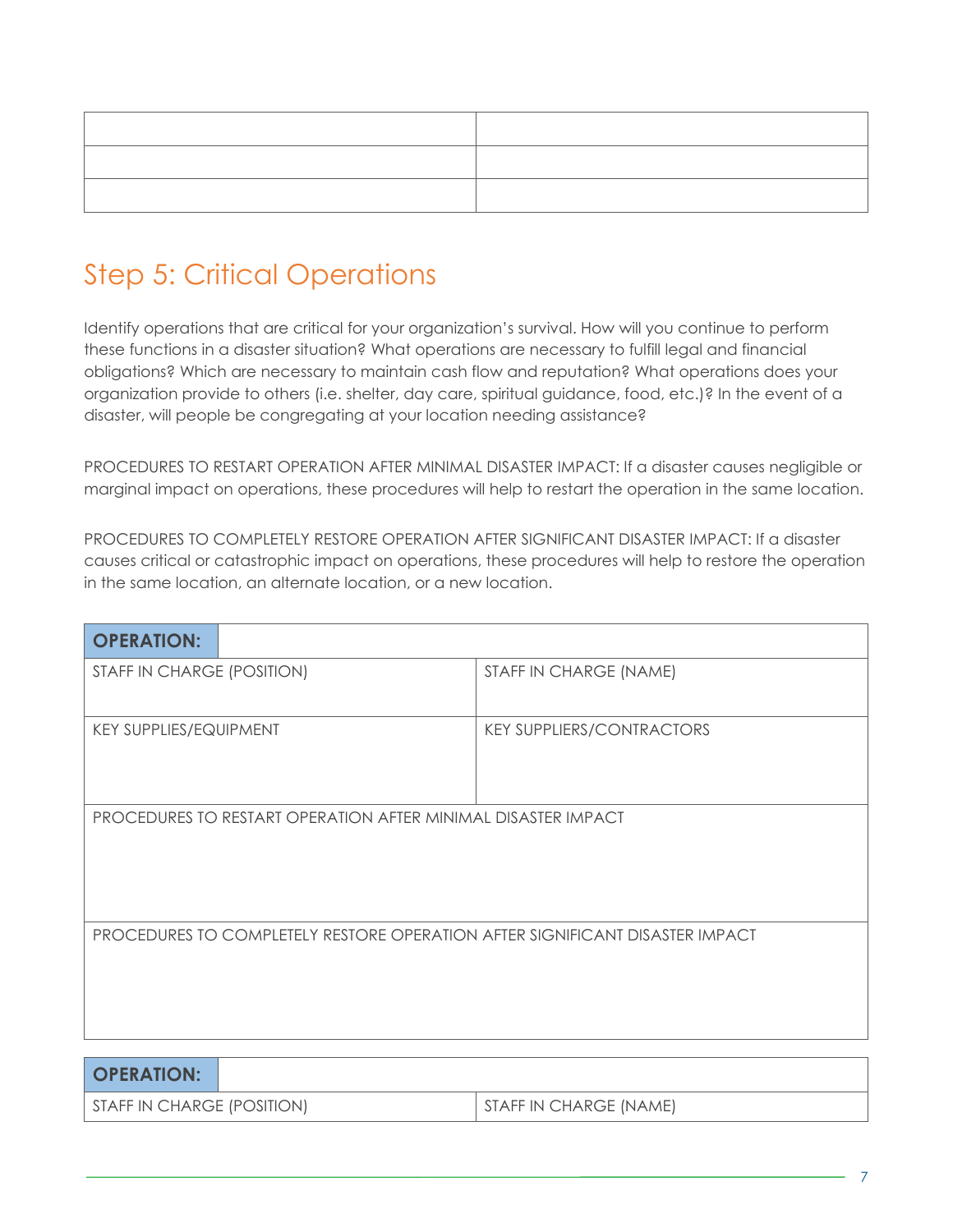| <b>KEY SUPPLIES/EQUIPMENT</b>                                                | <b>KEY SUPPLIERS/CONTRACTORS</b> |  |
|------------------------------------------------------------------------------|----------------------------------|--|
|                                                                              |                                  |  |
|                                                                              |                                  |  |
| PROCEDURES TO RESTART OPERATION AFTER MINIMAL DISASTER IMPACT                |                                  |  |
|                                                                              |                                  |  |
|                                                                              |                                  |  |
|                                                                              |                                  |  |
| PROCEDURES TO COMPLETELY RESTORE OPERATION AFTER SIGNIFICANT DISASTER IMPACT |                                  |  |
|                                                                              |                                  |  |
|                                                                              |                                  |  |

| <b>OPERATION:</b>                                                            |                                  |  |
|------------------------------------------------------------------------------|----------------------------------|--|
| STAFF IN CHARGE (POSITION)                                                   | STAFF IN CHARGE (NAME)           |  |
| <b>KEY SUPPLIES/EQUIPMENT</b>                                                | <b>KEY SUPPLIERS/CONTRACTORS</b> |  |
| PROCEDURES TO RESTART OPERATION AFTER MINIMAL DISASTER IMPACT                |                                  |  |
| PROCEDURES TO COMPLETELY RESTORE OPERATION AFTER SIGNIFICANT DISASTER IMPACT |                                  |  |

| <b>OPERATION:</b>                                             |                                  |  |
|---------------------------------------------------------------|----------------------------------|--|
| STAFF IN CHARGE (POSITION)                                    | STAFF IN CHARGE (NAME)           |  |
| <b>KEY SUPPLIES/EQUIPMENT</b>                                 | <b>KEY SUPPLIERS/CONTRACTORS</b> |  |
| PROCEDURES TO RESTART OPERATION AFTER MINIMAL DISASTER IMPACT |                                  |  |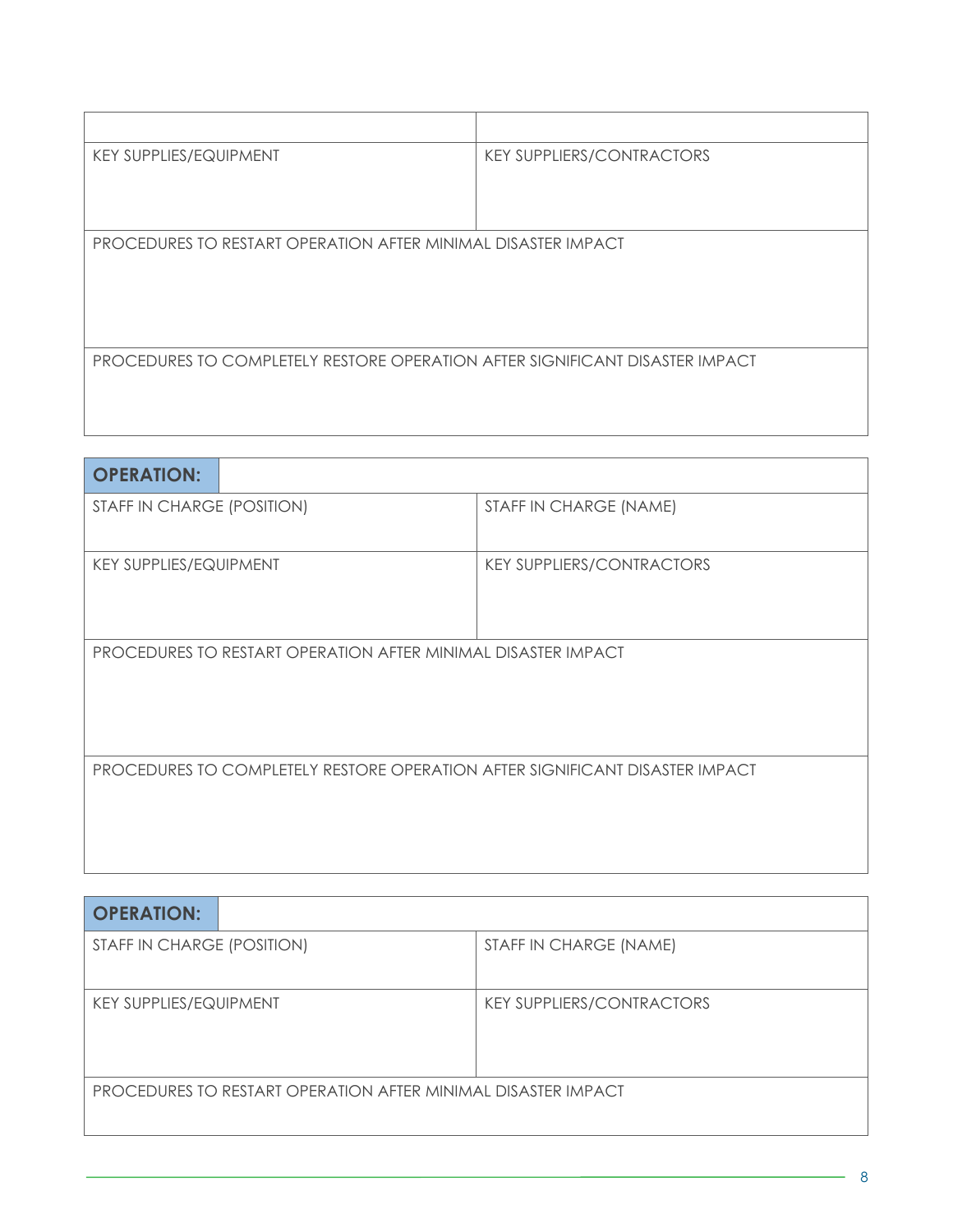PROCEDURES TO COMPLETELY RESTORE OPERATION AFTER SIGNIFICANT DISASTER IMPACT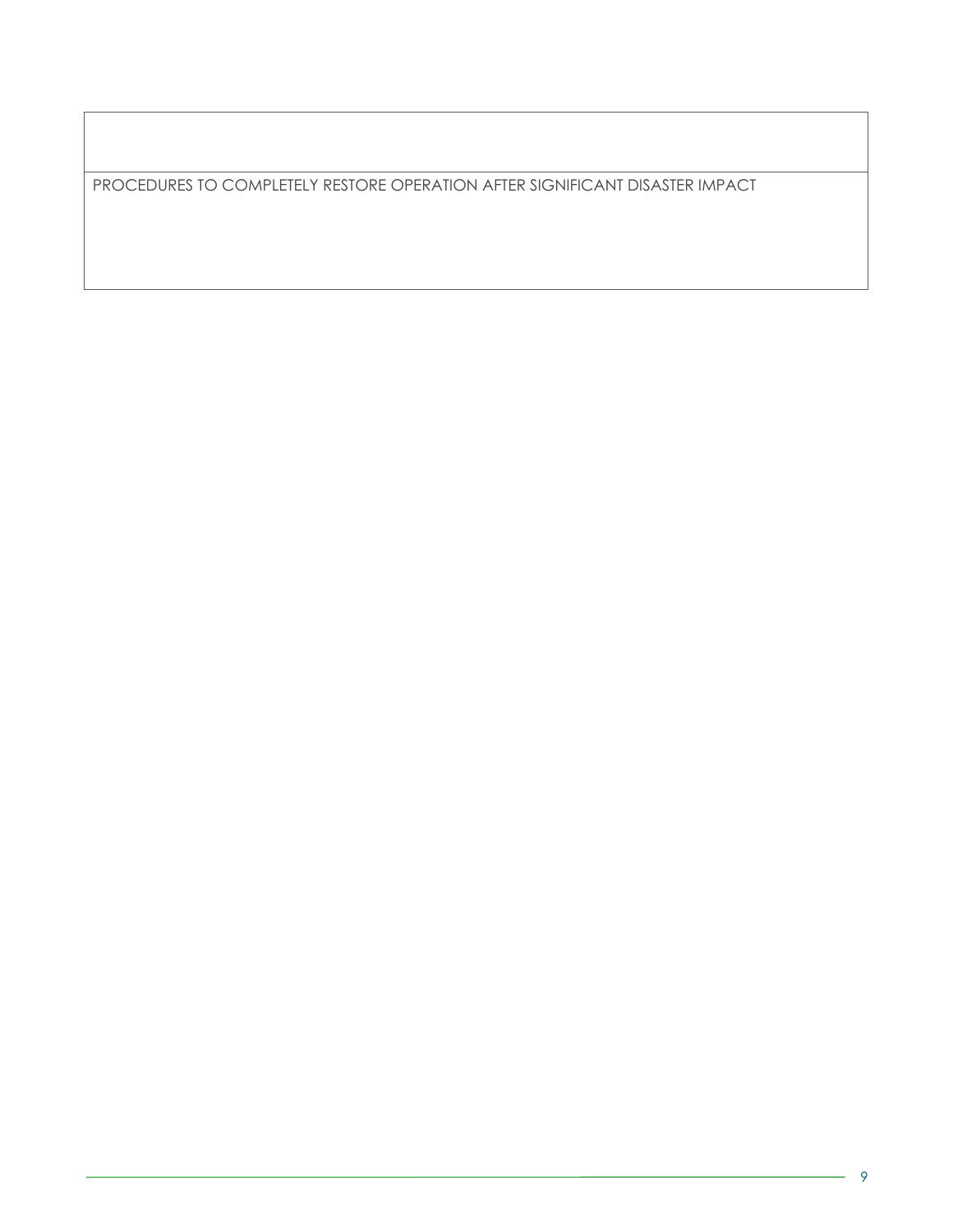#### Step 6: Key Organizations and Businesses

The following is a list of organizations and businesses that are critical to maintaining business (i.e. vendors, suppliers, funders, etc.).

| <b>ORGANIZATION</b><br><b>NAME:</b>                                                                |                   |                                                          |  |
|----------------------------------------------------------------------------------------------------|-------------------|----------------------------------------------------------|--|
| STREET ADDRESS                                                                                     |                   | <b>CONTACT NAME</b>                                      |  |
| CITY, PROV/TERR, POSTAL CODE                                                                       |                   | <b>CONTACT TELEPHONE NUMBER</b>                          |  |
| <b>TELEPHONE NUMBER</b>                                                                            | <b>FAX NUMBER</b> | <b>CONTACT EMAIL</b>                                     |  |
| <b>EMERGENCY TELEPHONE</b>                                                                         | <b>WEBSITE</b>    | DOES THIS ORGANIZATION HAVE A CONTINUITY<br><b>PLAN?</b> |  |
| MATERIAL/SERVICE PROVIDED                                                                          |                   |                                                          |  |
| If this organization experiences a disaster, we will obtain materials/services from the following: |                   |                                                          |  |

| <b>ORGANIZATION</b><br><b>NAME:</b> |                   |                                                   |
|-------------------------------------|-------------------|---------------------------------------------------|
| STREET ADDRESS                      |                   | <b>CONTACT NAME</b>                               |
| CITY, PROV/TERR, POSTAL CODE        |                   | <b>CONTACT TELEPHONE NUMBER</b>                   |
| <b>TELEPHONE NUMBER</b>             | <b>FAX NUMBER</b> | <b>CONTACT EMAIL</b>                              |
| <b>EMERGENCY TELEPHONE</b>          | WEBSITE           | DOES THIS ORGANIZATION HAVE A CONTINUITY<br>PLAN? |
| MATERIAL/SERVICE PROVIDED           |                   |                                                   |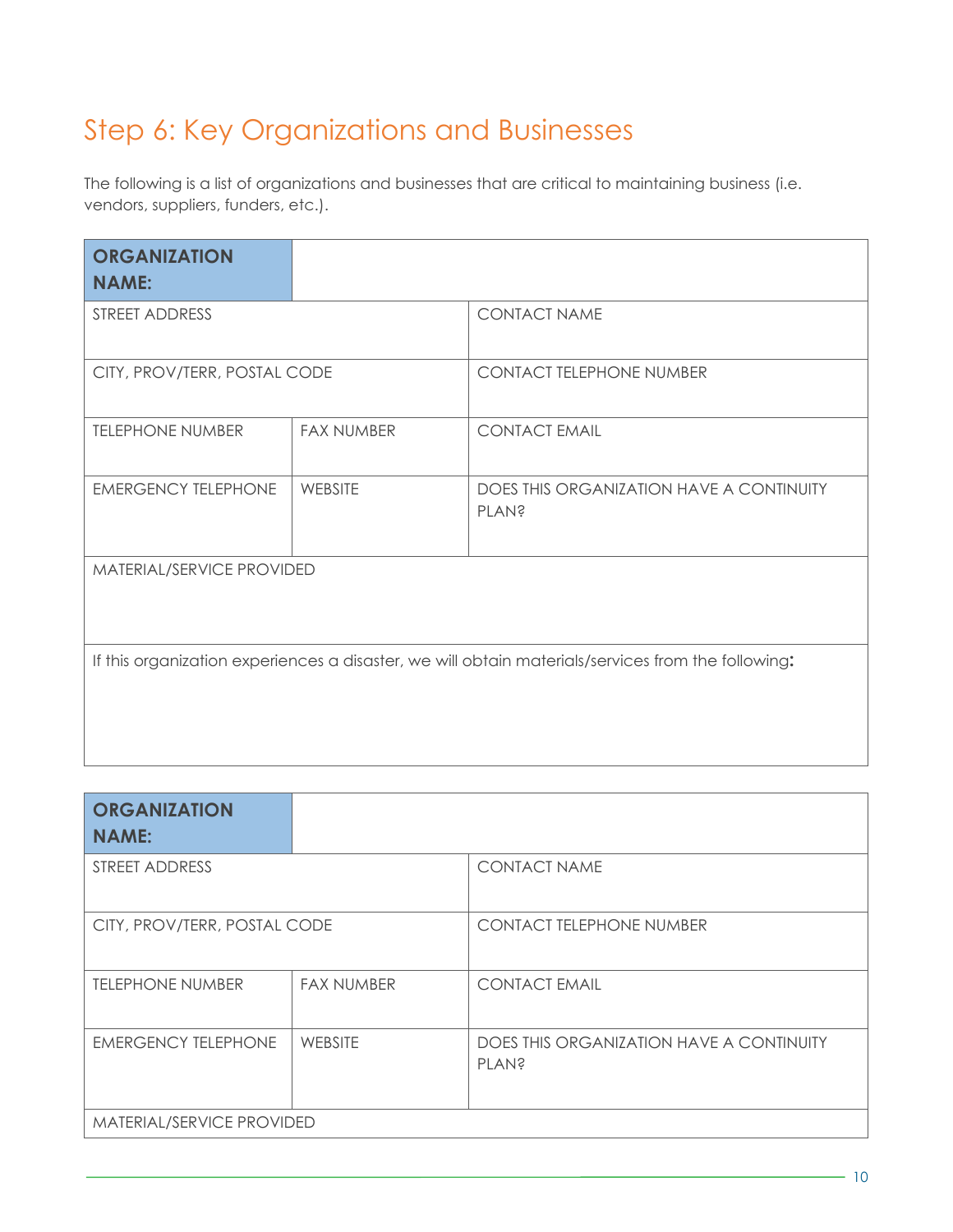If this organizations experiences a disaster, we will obtain materials/services from the following**:**

| <b>ORGANIZATION</b><br><b>NAME:</b> |                   |                                                                                               |  |
|-------------------------------------|-------------------|-----------------------------------------------------------------------------------------------|--|
| STREET ADDRESS                      |                   | <b>CONTACT NAME</b>                                                                           |  |
| CITY, PROV/TERR, POSTAL CODE        |                   | <b>CONTACT TELEPHONE NUMBER</b>                                                               |  |
| <b>TELEPHONE NUMBER</b>             | <b>FAX NUMBER</b> | <b>CONTACT EMAIL</b>                                                                          |  |
| <b>EMERGENCY TELEPHONE</b>          | WEBSITE           | DOES THIS ORGANIZATION HAVE A CONTINUITY<br><b>PLAN?</b>                                      |  |
| MATERIAL/SERVICE PROVIDED           |                   |                                                                                               |  |
|                                     |                   | If this company experiences a disaster, we will obtain materials/services from the following: |  |

| <b>ORGANIZATION</b><br><b>NAME:</b> |                   |                                 |
|-------------------------------------|-------------------|---------------------------------|
| STREET ADDRESS                      |                   | <b>CONTACT NAME</b>             |
| CITY, PROV/TERR, POSTAL CODE        |                   | <b>CONTACT TELEPHONE NUMBER</b> |
| <b>TELEPHONE NUMBER</b>             | <b>FAX NUMBER</b> | <b>CONTACT EMAIL</b>            |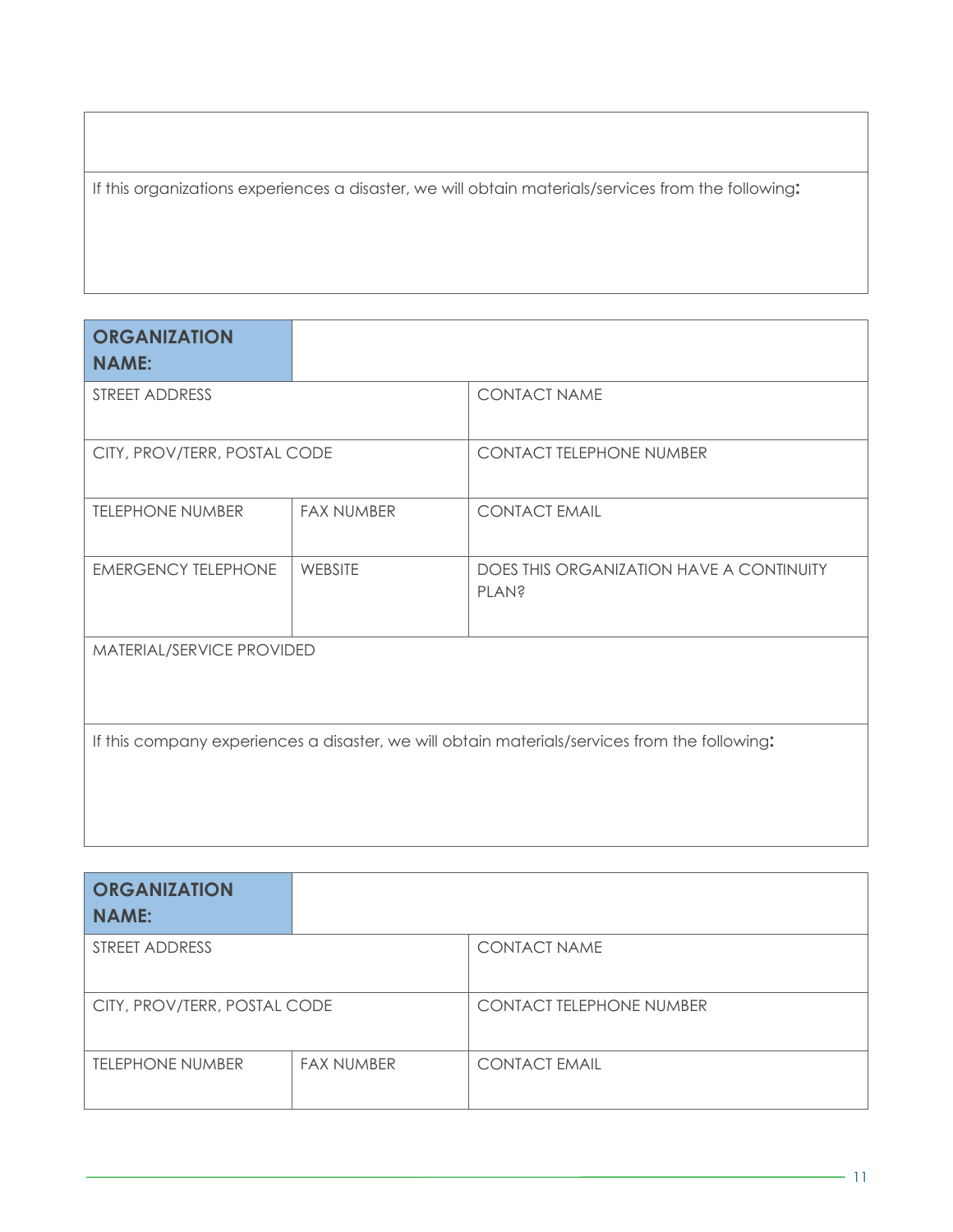| <b>EMERGENCY TELEPHONE</b>                                                                    | <b>WEBSITE</b> | DOES THIS ORGANIZATION HAVE A CONTINUITY<br><b>PLAN?</b> |  |
|-----------------------------------------------------------------------------------------------|----------------|----------------------------------------------------------|--|
| MATERIAL/SERVICE PROVIDED                                                                     |                |                                                          |  |
| If this company experiences a disaster, we will obtain materials/services from the following: |                |                                                          |  |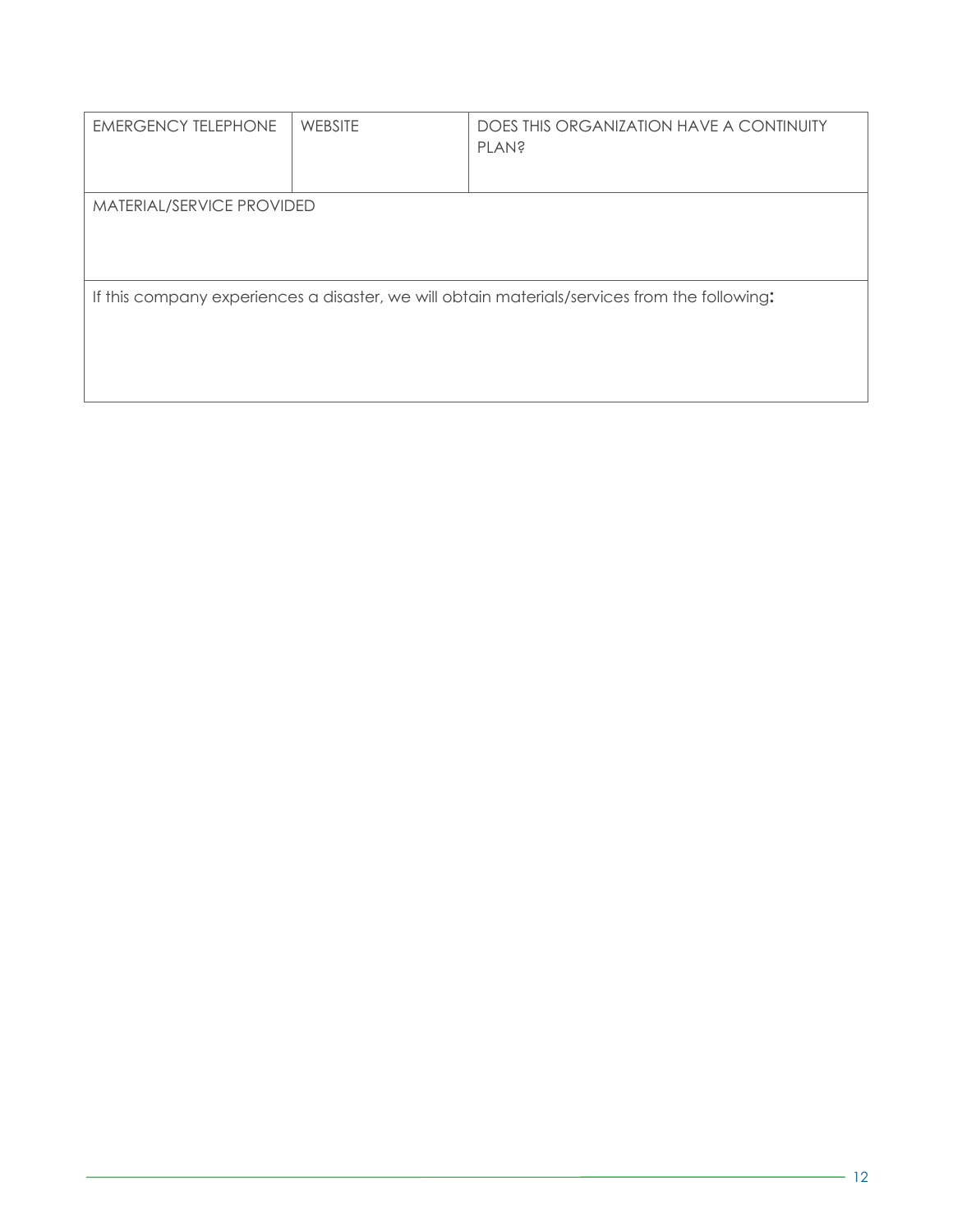# Step 7: Computer Inventory Form

Use this form to:

- Log your computer hardware serial and model numbers. Attach a copy of your vendor documentation to this document.
- Record the name of the company from which you purchased or leased this equipment and the contact name to notify for your computer repairs.

Make additional copies as needed. *Keep one copy of this list in a secure place on your premises and another in an off-site location.*

| <b>HARDWARE INVENTORY</b>                                                                     |                                  |                                      |                                   |                                                                       |             |
|-----------------------------------------------------------------------------------------------|----------------------------------|--------------------------------------|-----------------------------------|-----------------------------------------------------------------------|-------------|
| <b>HARDWARE</b><br>(CPU, MONITOR,<br>PRINTER, KEYBOARD,<br>MOUSE, PLUS<br><b>DESCRIPTION)</b> | <b>MODEL</b><br><b>PURCHASED</b> | <b>SERIAL</b><br><b>NUMBER</b>       | <b>DATE</b><br><b>PURCHASED</b>   | <b>COMPANY</b><br><b>PURCHASED</b><br><b>OR LEASED</b><br><b>FROM</b> | <b>COST</b> |
|                                                                                               |                                  |                                      |                                   |                                                                       |             |
|                                                                                               |                                  |                                      |                                   |                                                                       |             |
|                                                                                               |                                  |                                      |                                   |                                                                       |             |
|                                                                                               |                                  |                                      |                                   |                                                                       |             |
|                                                                                               |                                  |                                      |                                   |                                                                       |             |
|                                                                                               |                                  |                                      |                                   |                                                                       |             |
|                                                                                               |                                  |                                      |                                   |                                                                       |             |
|                                                                                               |                                  |                                      |                                   |                                                                       |             |
|                                                                                               |                                  |                                      |                                   |                                                                       |             |
| <b>SOFTWARE INVENTORY</b>                                                                     |                                  |                                      |                                   |                                                                       |             |
| <b>NAME OF</b><br><b>SOFTWARE</b>                                                             | <b>VERSION</b>                   | <b>SERIAL / KEY</b><br><b>NUMBER</b> | <b>DISC OR</b><br><b>DOWNLOAD</b> | <b>DATE</b><br><b>PURCHASED</b>                                       | <b>COST</b> |
|                                                                                               |                                  |                                      |                                   |                                                                       |             |
|                                                                                               |                                  |                                      |                                   |                                                                       |             |
|                                                                                               |                                  |                                      |                                   |                                                                       |             |
|                                                                                               |                                  |                                      |                                   |                                                                       |             |
|                                                                                               |                                  |                                      |                                   |                                                                       |             |
|                                                                                               |                                  |                                      |                                   |                                                                       |             |
|                                                                                               |                                  |                                      |                                   |                                                                       |             |
|                                                                                               |                                  |                                      |                                   |                                                                       |             |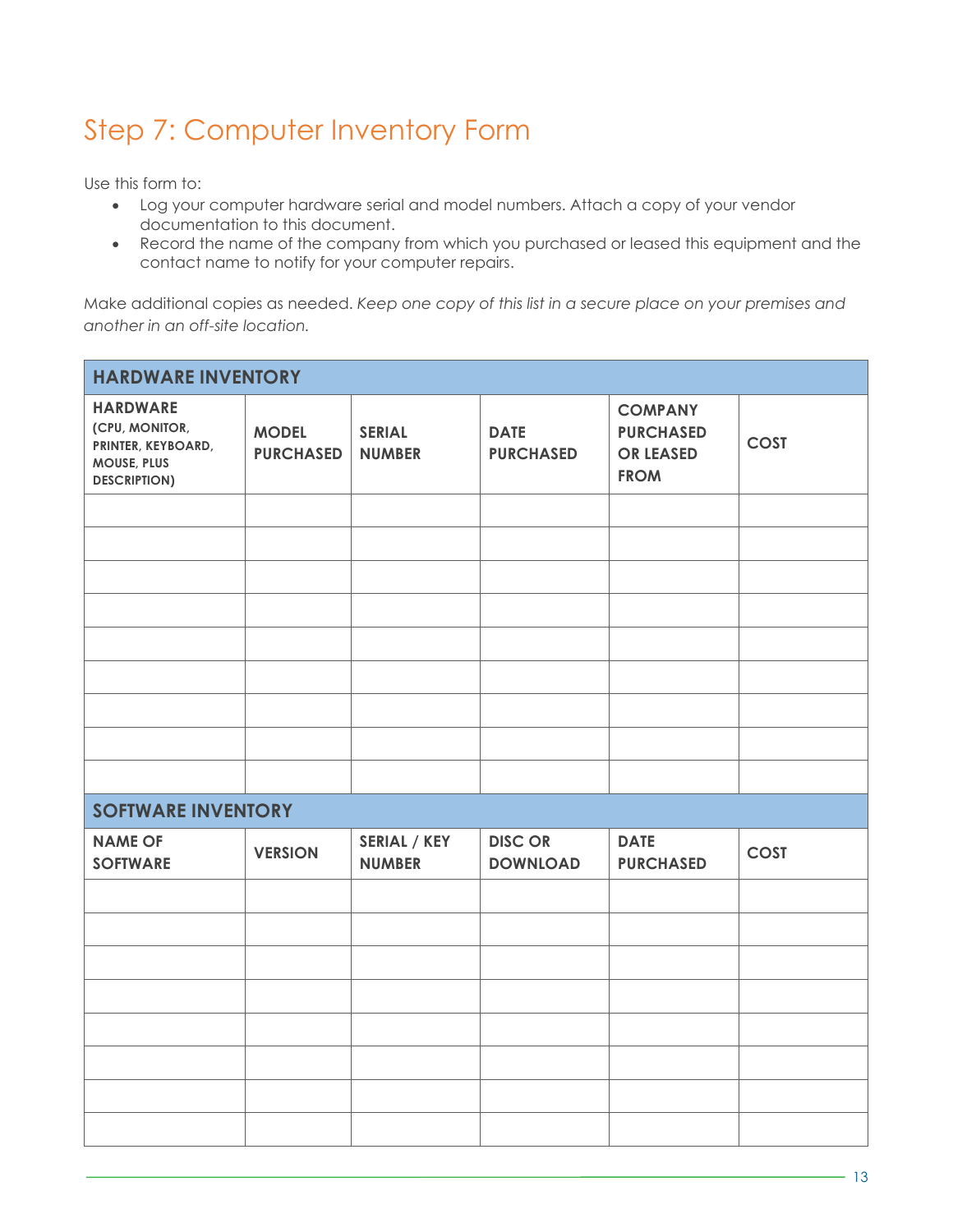# Step 8: Information Technology Security

Data security and backup should be an ongoing process; however, it is crucial before a disaster. If you use a contractor for your IT support, they should be included in your business continuity and recovery planning. Identify the records that are essential to perform your critical functions. Vital records may include employee data, payroll, financial and insurance records, customer data, legal and lease documents. Are any impossible to recreate? Are copies stored offsite?

| <b>DATA SECURITY AND BACK-UP</b>                                                               |                                                |
|------------------------------------------------------------------------------------------------|------------------------------------------------|
| <b>LEAD STAFF OR CONTRACTOR</b>                                                                | <b>EMERGENCY CONTACT TELEPHONE</b>             |
| <b>EMAIL</b>                                                                                   | ALTERNATE CONTACT TELEPHONE                    |
| <b>BACK-UP RECORDS ARE STORED ONSITE HERE</b>                                                  | <b>BACK-UP RECORDS ARE STORED OFFSITE HERE</b> |
| VIRTUAL RECORDS ARE STORED HERE                                                                | <b>VIRTUAL BACK-UP CONTACT</b>                 |
| IF OUR VIRTUAL RECORDS ARE DESTROYED, WE WILL PROVIDE FOR CONTINUITY IN THE FOLLOWING<br>WAYS: |                                                |

| <b>IT ASSET SECURITY</b>        |                                               |
|---------------------------------|-----------------------------------------------|
| <b>LEAD STAFF OR CONTRACTOR</b> | <b>EMERGENCY CONTACT TELEPHONE</b>            |
| <b>EMAIL</b>                    | ALTERNATE CONTACT TELEPHONE                   |
| <b>KEY COMPUTER HARDWARE</b>    | TO PROTECT OUR COMPUTER HARDWARE, WE<br>WILL: |
| <b>KEY COMPUTER SOFTWARE</b>    | TO PROTECT OUR COMPUTER SOFTWARE, WE WILL:    |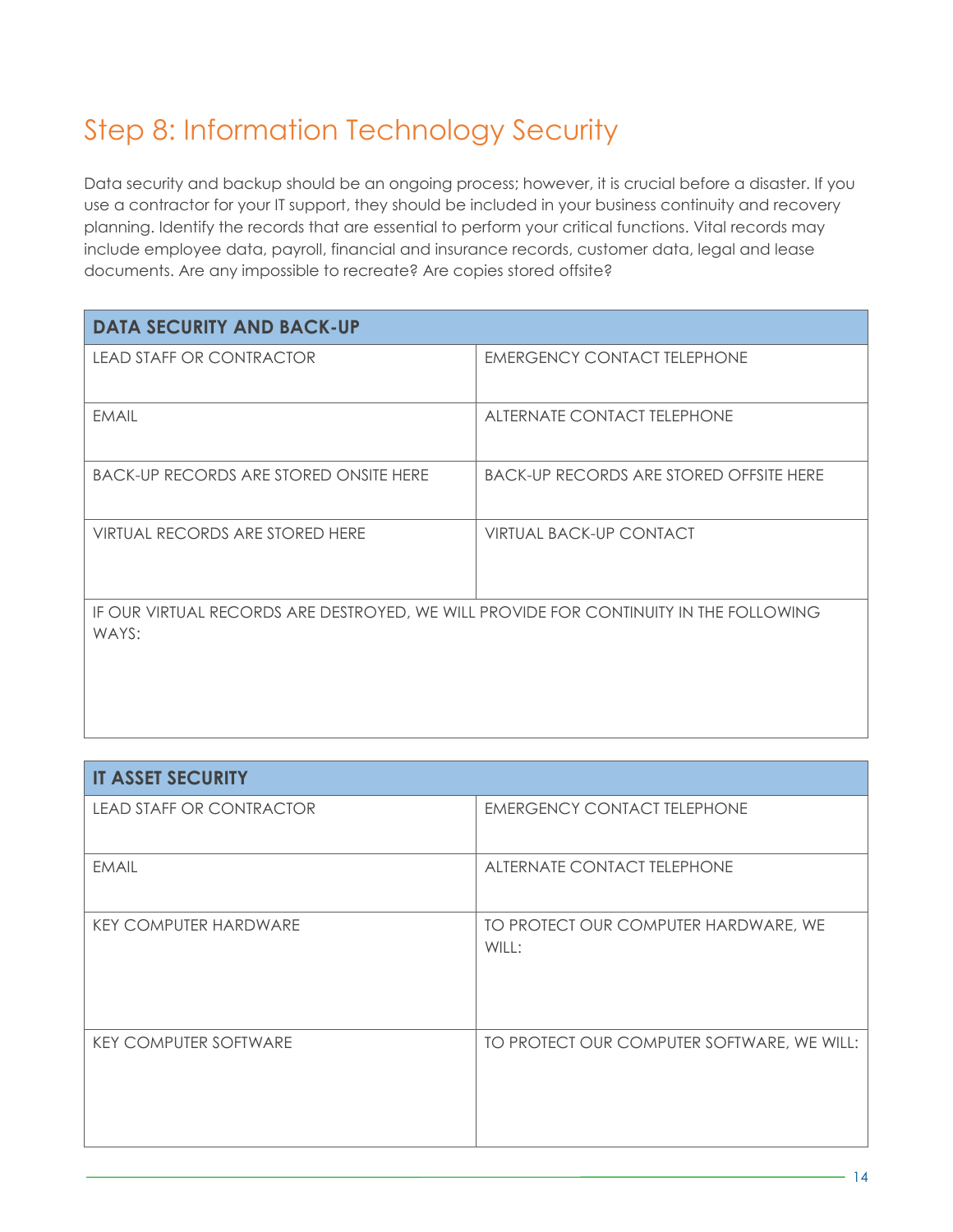IF OUR COMPUTERS ARE DESTROYED, WE WILL USE BACK-UP COMPUTERS AT THE FOLLOWING LOCATIONS: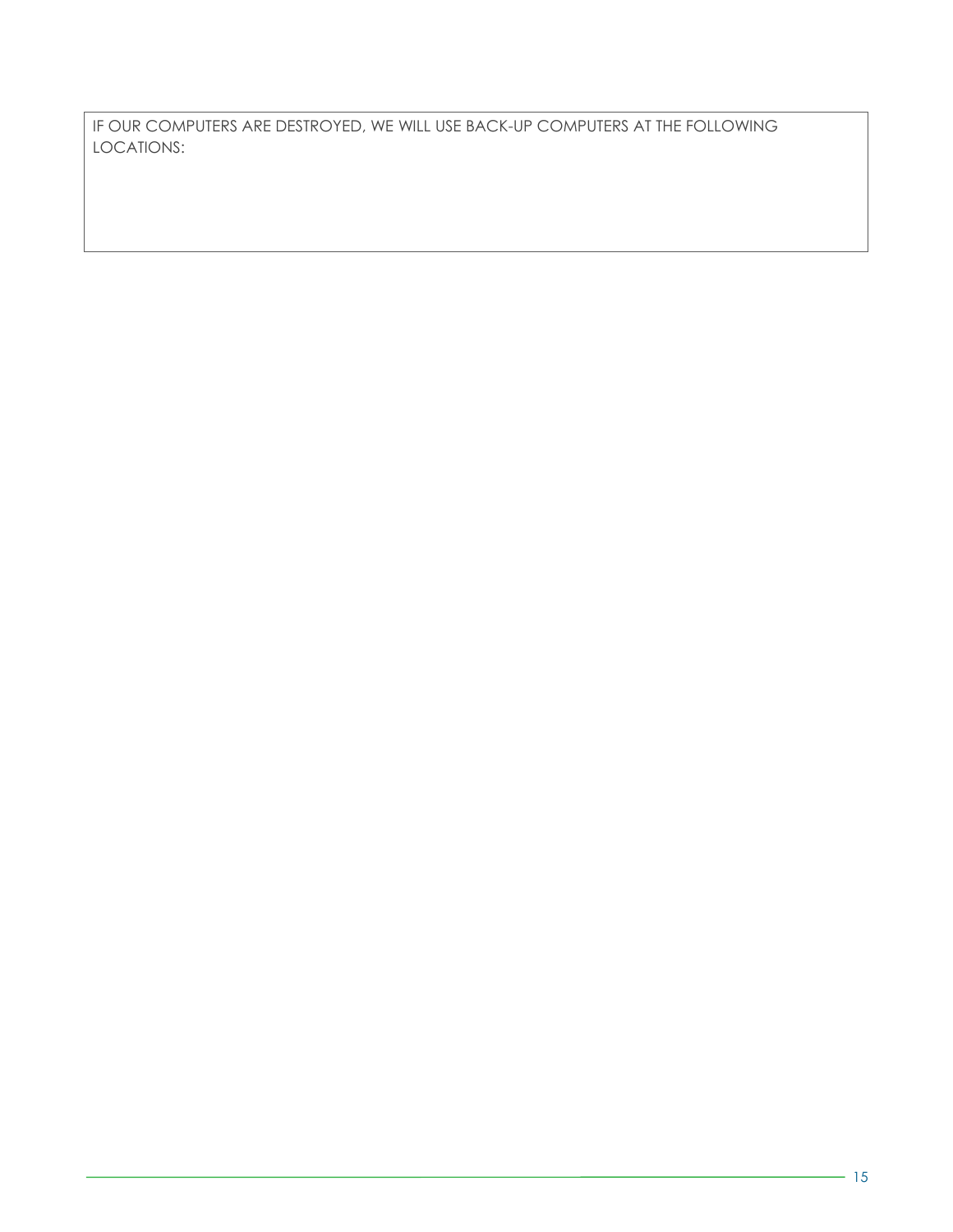# Step 9: Alternate/Temporary Location

Determine if it is possible to set up an alternate or temporary location if your primary site is unavailable. Would this site become your new primary site? Do you have multiple locations in which you can condense work operations? How much work can be done virtually? Does your organization have options for relocation in the same complex? Would a work-from-home strategy work for your organization? What pre-agreements would you need for these options?

| <b>ALTERNATE LOCATION</b>             |                         | <b>SECOND ALTERNATE LOCATION</b>      |                              |  |
|---------------------------------------|-------------------------|---------------------------------------|------------------------------|--|
| STREET ADDRESS                        |                         | STREET ADDRESS                        |                              |  |
| CITY, PROV/TERR, POSTAL CODE          |                         |                                       | CITY, PROV/TERR, POSTAL CODE |  |
| <b>TELEPHONE NUMBER</b>               |                         | <b>TELEPHONE NUMBER</b>               |                              |  |
| IS THERE A PRE-AGREEMENT IN PLACE?    |                         | IS THERE A PRE-AGREEMENT IN PLACE?    |                              |  |
| <b>POINT OF CONTACT</b>               |                         | <b>POINT OF CONTACT</b>               |                              |  |
| <b>CONTACT NAME</b>                   |                         | <b>CONTACT NAME</b>                   |                              |  |
| <b>TELEPHONE NUMBER</b>               | <b>ALTERNATE NUMBER</b> | <b>TELEPHONE NUMBER</b>               | <b>ALTERNATE NUMBER</b>      |  |
| <b>EMAIL ADDRESS</b>                  |                         | <b>EMAIL ADDRESS</b>                  |                              |  |
| <b>SITE ASSESSMENT</b>                |                         | <b>SITE ASSESSMENT</b>                |                              |  |
| NUMBER AND TYPE OF STAFF TO WORK HERE |                         | NUMBER AND TYPE OF STAFF TO WORK HERE |                              |  |
| SUPPLIES ALREADY IN PLACE             |                         | SUPPLIES ALREADY IN PLACE             |                              |  |
| SUPPLIES THAT WOULD BE NEEDED         |                         | SUPPLIES THAT WOULD BE NEEDED         |                              |  |
| TIME TO SET UP OPERATIONS             |                         | TIME TO SET UP OPERATIONS             |                              |  |
| LENGTH OF TIME TO STAY IN THIS SITE   |                         | LENGTH OF TIME TO STAY IN THIS SITE   |                              |  |
| POSSIBLE HAZARDS IN THE AREA          |                         | POSSIBLE HAZARDS IN THE AREA          |                              |  |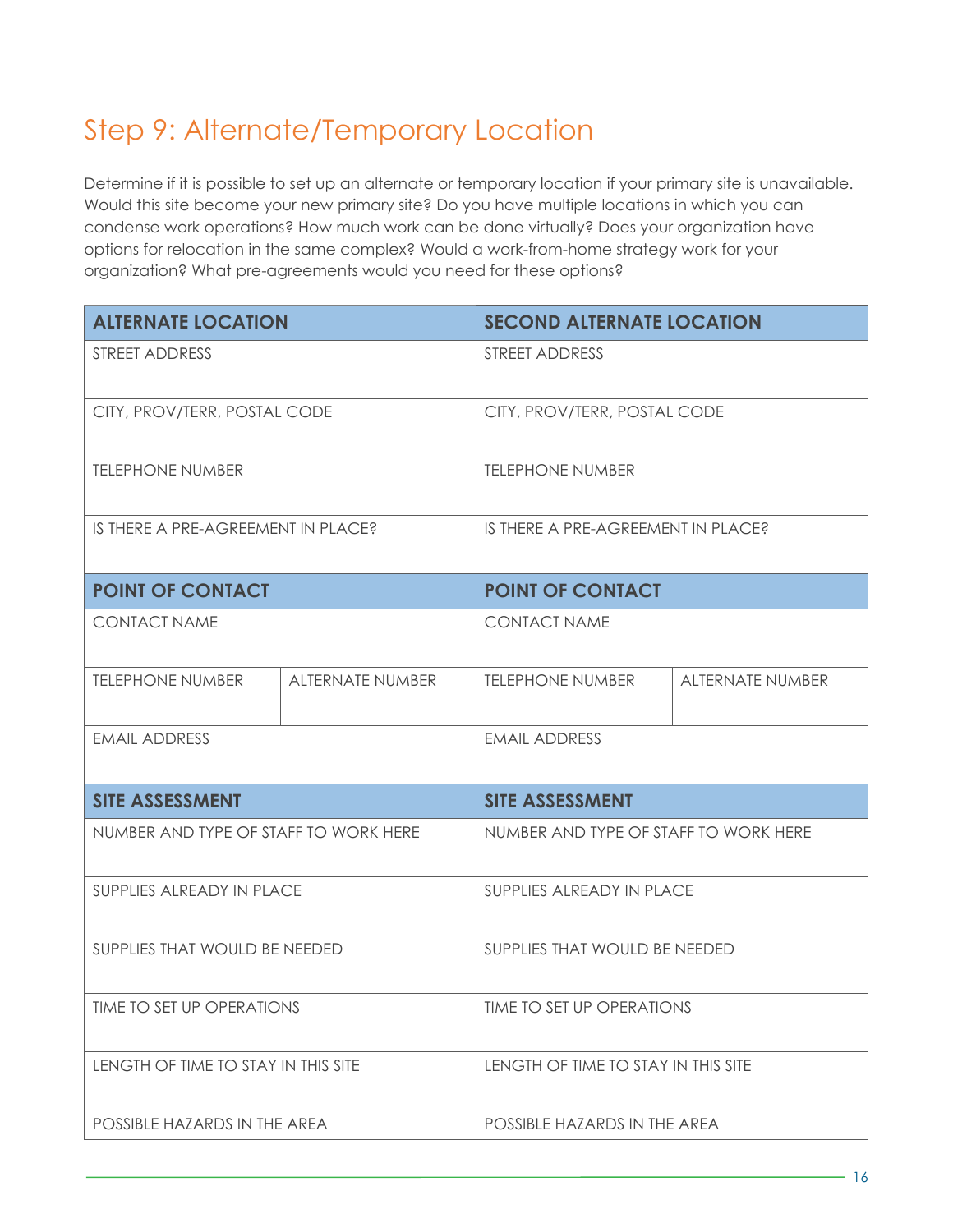| NOTES: | NOTES: |
|--------|--------|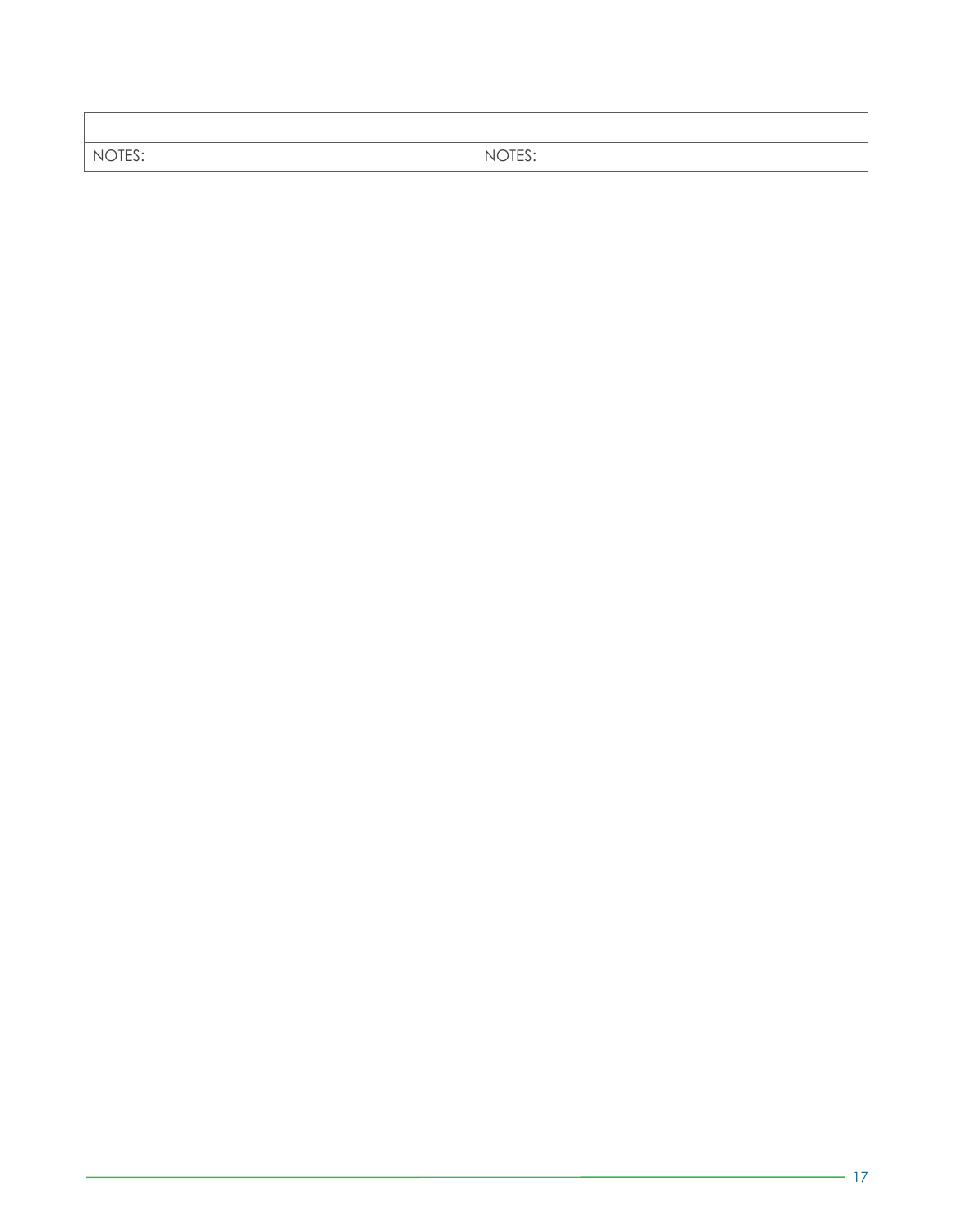#### Step 10: Staff Notification

Staff should be regularly updated on business operational status including whether they should report to work, what work conditions are like, alternate work sites and plans, plan triggers, etc.

| <b>NOTIFICATION</b>        |                                      |                                           |               |  |
|----------------------------|--------------------------------------|-------------------------------------------|---------------|--|
| STAFF WILL BE NOTIFIED BY: |                                      | STAFF MEMBER RESPONSIBLE FOR NOTIFICATION |               |  |
|                            | <b>PHONE TREE</b>                    |                                           |               |  |
|                            | <b>AUTOMATIC NOTIFICATION SYSTEM</b> | <b>TELEPHONE NUMBER</b>                   | <b>FMAIL</b>  |  |
|                            | <b>EMAIL BLAST</b>                   |                                           |               |  |
| $\Box$                     | OTHER:                               |                                           |               |  |
| STAFF WILL RESPOND BY:     |                                      | <b>RESPOND IN NUMER</b>                   | AUTO RESPONSE |  |
|                            | CALLING IN TO LIVE PERSON            |                                           | <b>NUMBER</b> |  |
|                            | CALLING AUTOMATIC RESPONSE           |                                           |               |  |
|                            | <b>SYSTEM</b>                        |                                           |               |  |
| П                          | EMAIL IN                             | <b>PLAN TRIGGER</b>                       |               |  |
|                            | OTHER:                               |                                           |               |  |

| <b>NOTIFYING STAFF</b>       |                         |                               |                            |
|------------------------------|-------------------------|-------------------------------|----------------------------|
| <b>NAME:</b>                 |                         |                               |                            |
| STREET ADDRESS               |                         | <b>EMERGENCY CONTACT NAME</b> |                            |
| CITY, PROV/TERR, POSTAL CODE |                         | RELATIONSHIP TO EMPLOYEE      |                            |
| <b>TELEPHONE NUMBER</b>      | <b>ALTERNATE NUMBER</b> | <b>CONTACT TELEPHONE</b>      | <b>ALTERNATE TELEPHONE</b> |
| <b>EMAIL</b>                 |                         | <b>CONTACT EMAIL</b>          |                            |

| <b>NOTIFYING STAFF</b><br><b>NAME:</b> |                         |                               |                            |
|----------------------------------------|-------------------------|-------------------------------|----------------------------|
| STREET ADDRESS                         |                         | <b>EMERGENCY CONTACT NAME</b> |                            |
| CITY, PROV/TERR, POSTAL CODE           |                         | RELATIONSHIP TO EMPLOYEE      |                            |
| <b>TELEPHONE NUMBER</b>                | <b>ALTERNATE NUMBER</b> | <b>CONTACT TELEPHONE</b>      | <b>ALTERNATE TELEPHONE</b> |
| <b>EMAIL</b>                           |                         | <b>CONTACT EMAIL</b>          |                            |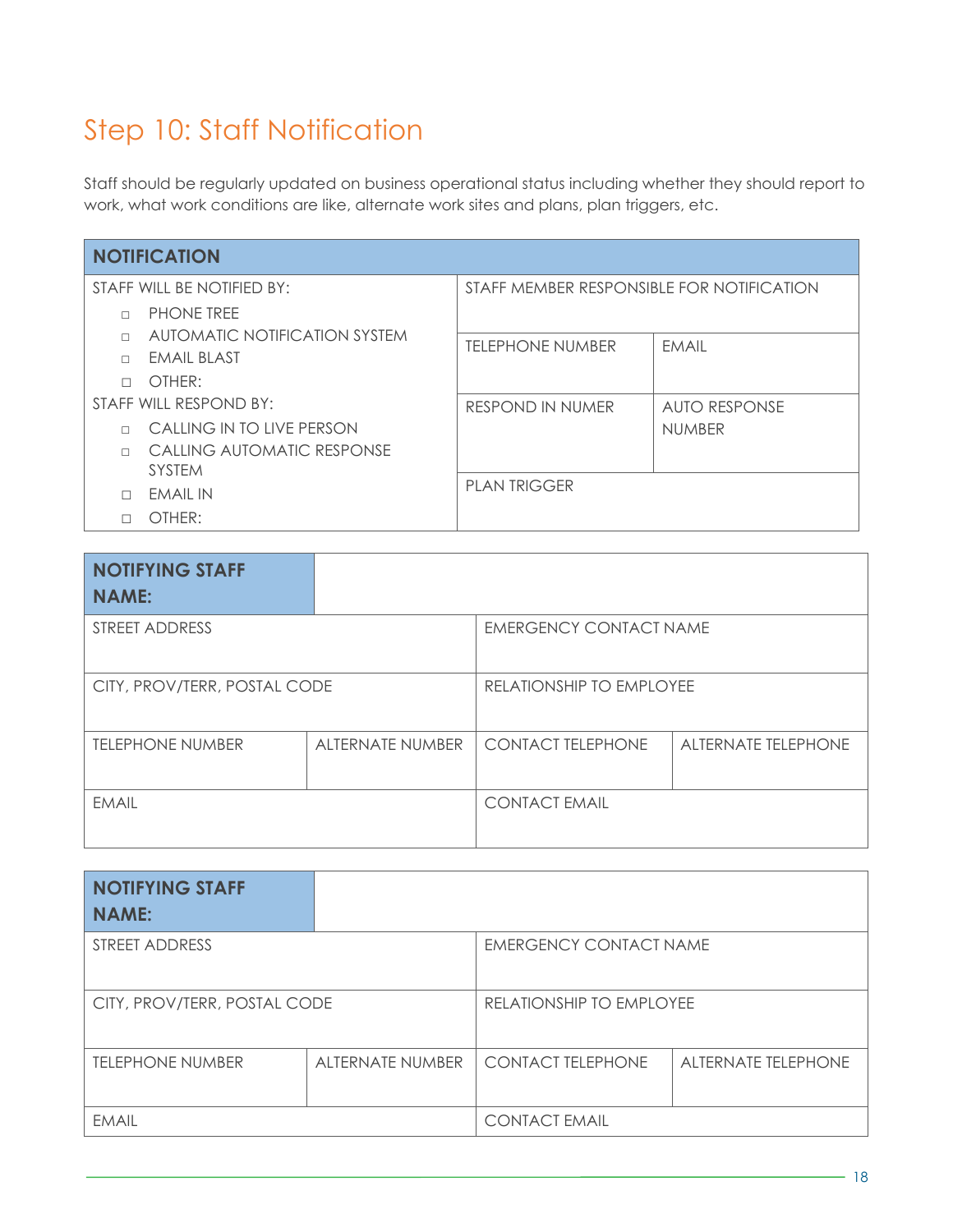# Step 10: Staff Notification (continued)

| <b>STAFF NAME:</b>           |                         |                               |                            |
|------------------------------|-------------------------|-------------------------------|----------------------------|
| STREET ADDRESS               |                         | <b>EMERGENCY CONTACT NAME</b> |                            |
| CITY, PROV/TERR, POSTAL CODE |                         | RELATIONSHIP TO EMPLOYEE      |                            |
| <b>TELEPHONE NUMBER</b>      | <b>ALTERNATE NUMBER</b> | <b>CONTACT TELEPHONE</b>      | <b>ALTERNATE TELEPHONE</b> |
| <b>EMAIL</b>                 |                         | <b>CONTACT EMAIL</b>          |                            |

| <b>STAFF NAME:</b>           |                         |                               |                            |
|------------------------------|-------------------------|-------------------------------|----------------------------|
| STREET ADDRESS               |                         | <b>EMERGENCY CONTACT NAME</b> |                            |
|                              |                         |                               |                            |
| CITY, PROV/TERR, POSTAL CODE |                         | RELATIONSHIP TO EMPLOYEE      |                            |
| <b>TELEPHONE NUMBER</b>      | <b>ALTERNATE NUMBER</b> | <b>CONTACT TELEPHONE</b>      | <b>ALTERNATE TELEPHONE</b> |
| <b>FMAIL</b>                 |                         | <b>CONTACT EMAIL</b>          |                            |

| <b>STAFF NAME:</b>           |                  |                          |                            |
|------------------------------|------------------|--------------------------|----------------------------|
| STREET ADDRESS               |                  | EMERGENCY CONTACT NAME   |                            |
| CITY, PROV/TERR, POSTAL CODE |                  | RELATIONSHIP TO EMPLOYEE |                            |
| <b>TELEPHONE NUMBER</b>      | ALTERNATE NUMBER | <b>CONTACT TELEPHONE</b> | <b>ALTERNATE TELEPHONE</b> |
| <b>EMAIL</b>                 |                  | <b>CONTACT EMAIL</b>     |                            |

| <b>STAFF NAME:</b> |                               |
|--------------------|-------------------------------|
| STREET ADDRESS     | <b>EMERGENCY CONTACT NAME</b> |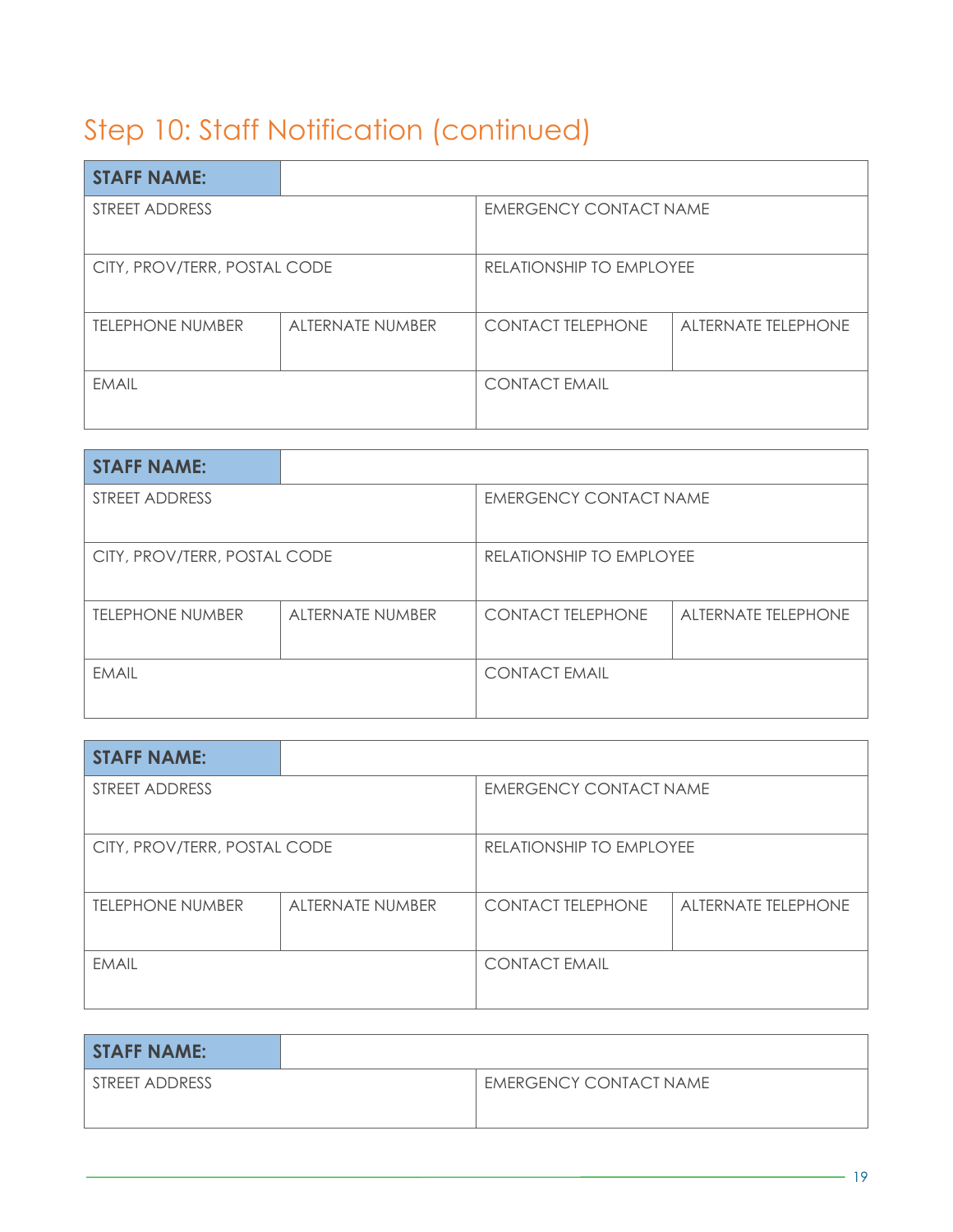| CITY, PROV/TERR, POSTAL CODE                |  | RELATIONSHIP TO EMPLOYEE |                     |
|---------------------------------------------|--|--------------------------|---------------------|
| <b>TELEPHONE NUMBER</b><br>ALTERNATE NUMBER |  | <b>CONTACT TELEPHONE</b> | ALTERNATE TELEPHONE |
|                                             |  |                          |                     |
| <b>EMAIL</b>                                |  | <b>CONTACT EMAIL</b>     |                     |
|                                             |  |                          |                     |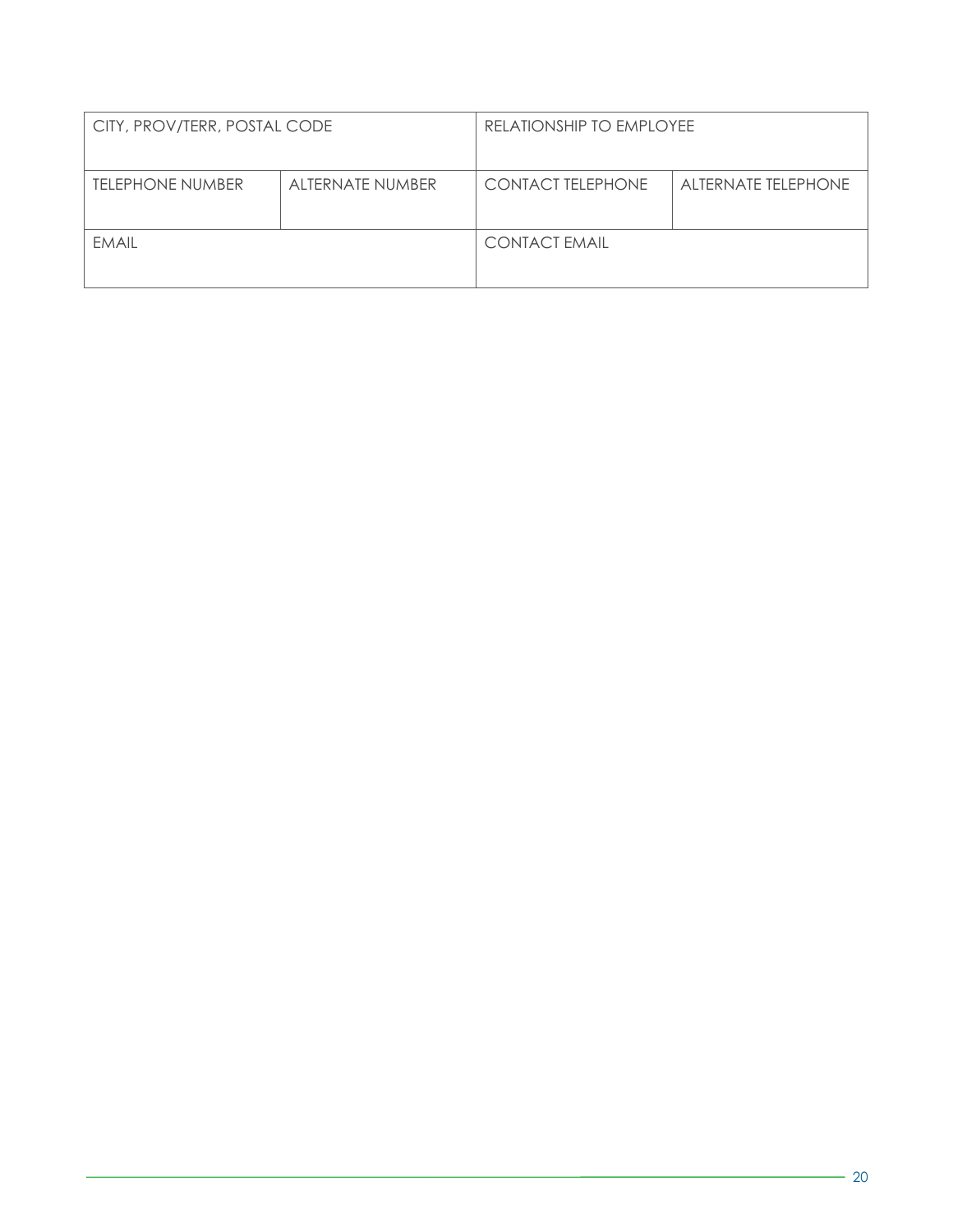# Step 11: Key Organization Contact Notification

Board members, clients/consumers and other key contacts should be regularly updated on operational status such open hours, orders in progress, etc. This may be done via your website, posting signs at your business or contacting them individually.

| <b>NOTIFICATION</b>                                            |                                           |  |  |
|----------------------------------------------------------------|-------------------------------------------|--|--|
| KEY ORGANIZATION CONTACTS WILL BE NOTIFIED<br>BY:              | STAFF MEMBER RESPONSIBLE FOR NOTIFICATION |  |  |
| <b>WEBSITE</b><br>AUTOMATIC NOTIFICATION SYSTEM<br>EMAIL BLAST | <b>TELEPHONE NUMBER</b>                   |  |  |
| <b>SIGNAGE</b><br>OTHER:                                       | <b>FMAIL</b>                              |  |  |
|                                                                |                                           |  |  |

| <b>ORGANIZATION</b><br><b>NAME:</b> |                   |                                  |
|-------------------------------------|-------------------|----------------------------------|
| STREET ADDRESS                      |                   | <b>CONTACT NAME</b>              |
| CITY, PROV/TERR, POSTAL CODE        |                   | <b>CONTACT TELEPHONE NUMBER</b>  |
| <b>TELEPHONE NUMBER</b>             | <b>FAX NUMBER</b> | <b>CONTACT EMAIL</b>             |
| <b>EMERGENCY TELEPHONE</b>          | WEBSITE           | RELATIONSHIP TO OUR ORGANIZATION |

| <b>ORGANIZATION</b><br><b>NAME:</b> |                   |                                  |
|-------------------------------------|-------------------|----------------------------------|
| <b>STREET ADDRESS</b>               |                   | <b>CONTACT NAME</b>              |
| CITY, PROV/TERR, POSTAL CODE        |                   | <b>CONTACT TELEPHONE NUMBER</b>  |
| <b>TELEPHONE NUMBER</b>             | <b>FAX NUMBER</b> | <b>CONTACT EMAIL</b>             |
| <b>EMERGENCY TELEPHONE</b>          | <b>WEBSITE</b>    | RELATIONSHIP TO OUR ORGANIZATION |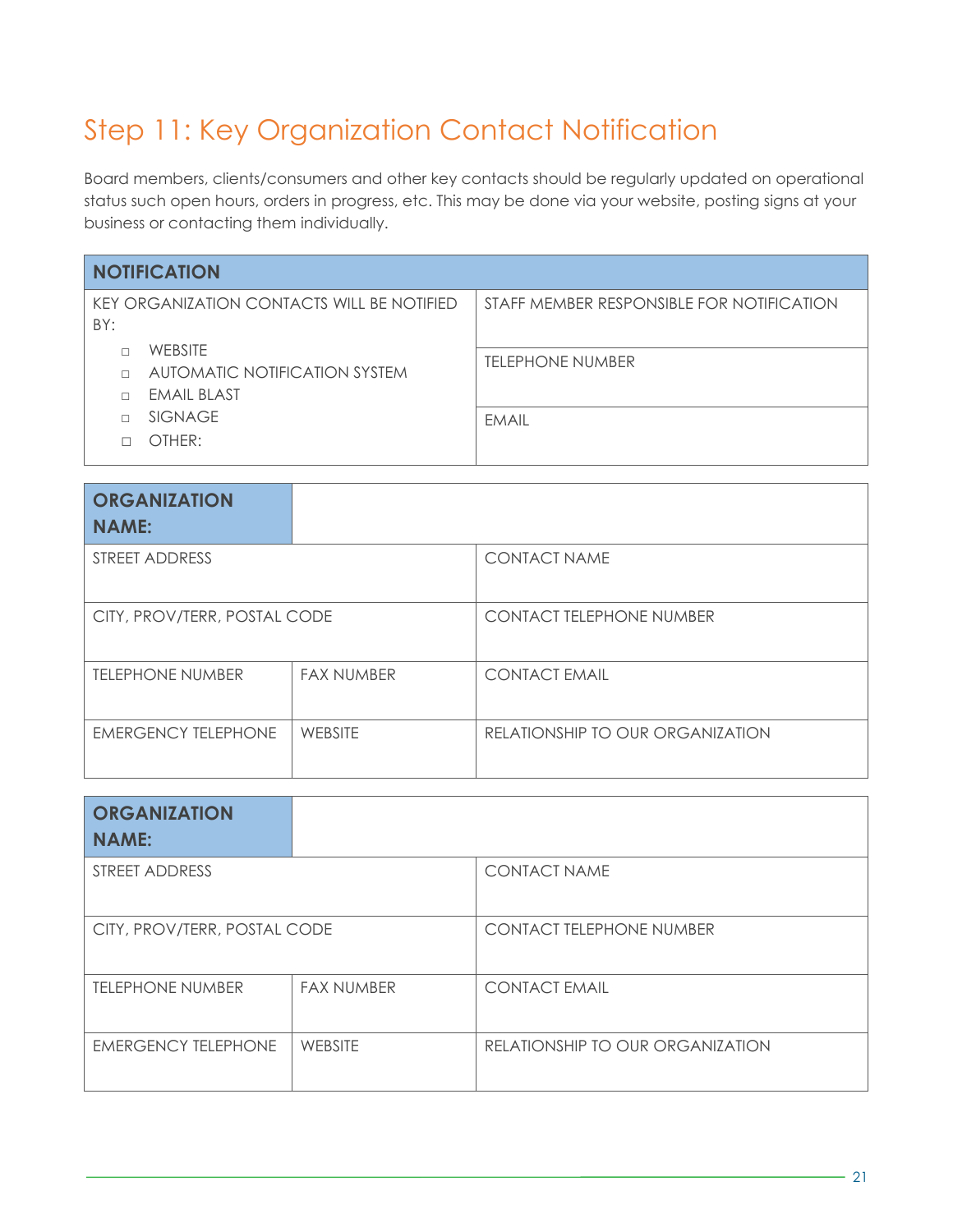| <b>ORGANIZATION</b><br><b>NAME:</b> |                   |                                  |
|-------------------------------------|-------------------|----------------------------------|
| STREET ADDRESS                      |                   | <b>CONTACT NAME</b>              |
| CITY, STATE, ZIP CODE               |                   | <b>CONTACT TELEPHONE NUMBER</b>  |
| <b>TELEPHONE NUMBER</b>             | <b>FAX NUMBER</b> | <b>CONTACT EMAIL</b>             |
| <b>EMERGENCY TELEPHONE</b>          | <b>WEBSITE</b>    | RELATIONSHIP TO OUR ORGANIZATION |

| <b>ORGANIZATION</b><br><b>NAME:</b> |                   |                                  |
|-------------------------------------|-------------------|----------------------------------|
| STREET ADDRESS                      |                   | <b>CONTACT NAME</b>              |
| CITY, PROV/TERR, POSTAL CODE        |                   | <b>CONTACT TELEPHONE NUMBER</b>  |
| <b>TELEPHONE NUMBER</b>             | <b>FAX NUMBER</b> | <b>CONTACT EMAIL</b>             |
| <b>EMERGENCY TELEPHONE</b>          | <b>WEBSITE</b>    | RELATIONSHIP TO OUR ORGANIZATION |

| <b>ORGANIZATION</b><br><b>NAME:</b> |                   |                                  |  |
|-------------------------------------|-------------------|----------------------------------|--|
| STREET ADDRESS                      |                   | <b>CONTACT NAME</b>              |  |
| CITY, PROV/TERR, POSTAL CODE        |                   | <b>CONTACT TELEPHONE NUMBER</b>  |  |
| <b>TELEPHONE NUMBER</b>             | <b>FAX NUMBER</b> | <b>CONTACT EMAIL</b>             |  |
| <b>EMERGENCY TELEPHONE</b>          | WEBSITE           | RELATIONSHIP TO OUR ORGANIZATION |  |

| <b>ORGANIZATION</b><br>NAME: |                |
|------------------------------|----------------|
| STREET ADDRESS               | I CONTACT NAME |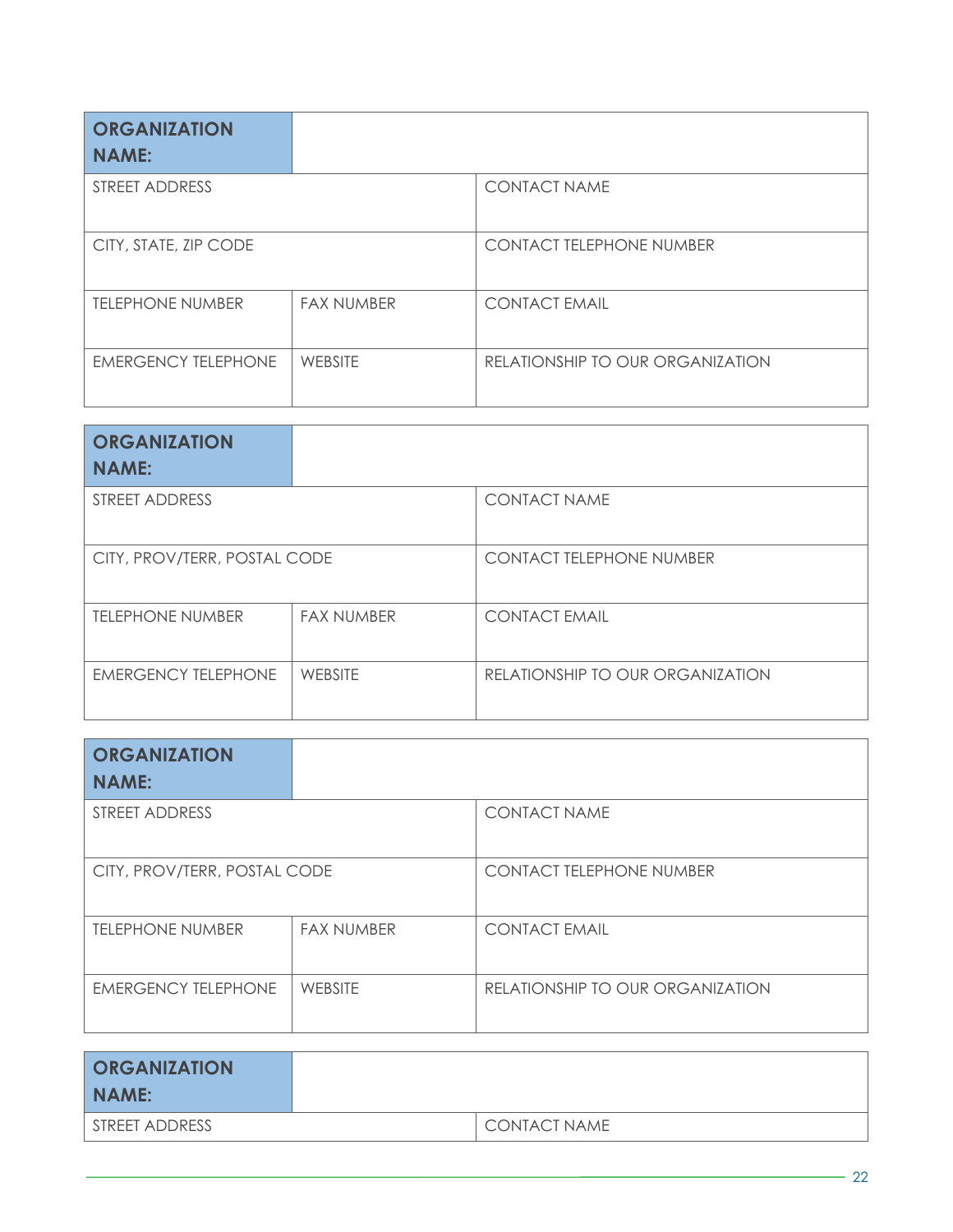| CITY, PROV/TERR, POSTAL CODE |                   | <b>CONTACT TELEPHONE NUMBER</b>  |  |
|------------------------------|-------------------|----------------------------------|--|
| <b>TELEPHONE NUMBER</b>      | <b>FAX NUMBER</b> | <b>CONTACT EMAIL</b>             |  |
| <b>EMERGENCY TELEPHONE</b>   | <b>WEBSITE</b>    | RELATIONSHIP TO OUR ORGANIZATION |  |

| <b>ORGANIZATION</b><br><b>NAME:</b> |                   |                                  |  |
|-------------------------------------|-------------------|----------------------------------|--|
| STREET ADDRESS                      |                   | <b>CONTACT NAME</b>              |  |
| CITY, PROV/TERR, POSTAL CODE        |                   | <b>CONTACT TELEPHONE NUMBER</b>  |  |
| <b>TELEPHONE NUMBER</b>             | <b>FAX NUMBER</b> | <b>CONTACT EMAIL</b>             |  |
| <b>EMERGENCY TELEPHONE</b>          | <b>WEBSITE</b>    | RELATIONSHIP TO OUR ORGANIZATION |  |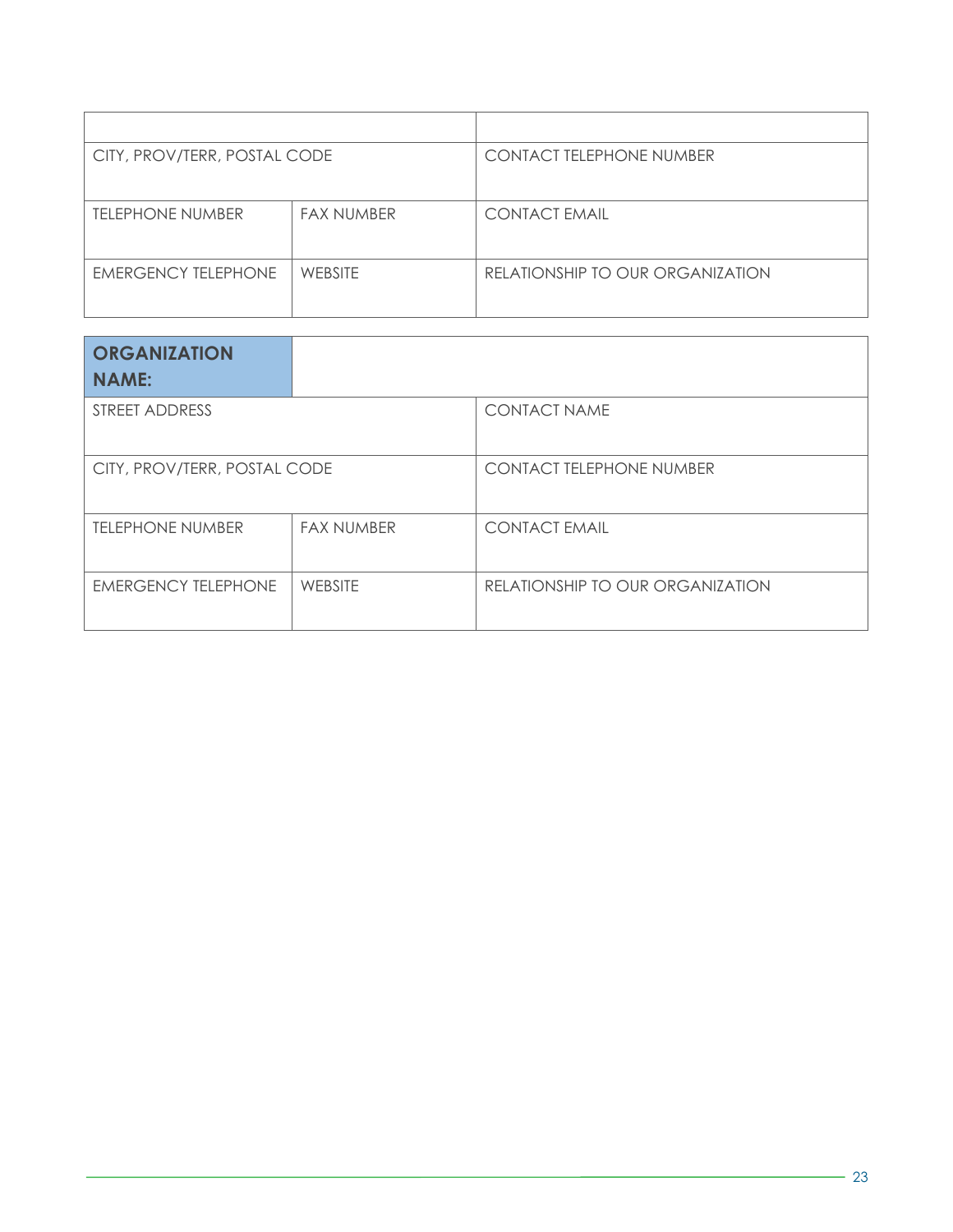# Step 12: Continuity of Management Plan

You can assume that not every key person will be readily available or physically at the facility after an emergency. Ensure that recovery decisions can be made without undue delay. If relevant, consult your legal department regarding laws and corporate bylaws governing continuity of management.

Establish procedures for:

- Assuring the chain of command
- Maintaining lines of succession for key personnel

| POLICY STATEMENT REGARDING CONTINUITY OF MANAGEMENT |                                      |                           |  |  |
|-----------------------------------------------------|--------------------------------------|---------------------------|--|--|
|                                                     |                                      |                           |  |  |
|                                                     |                                      |                           |  |  |
| <b>LEADER NAME:</b>                                 |                                      |                           |  |  |
| STREET ADDRESS                                      |                                      | <b>SUCCESOR NAME</b>      |  |  |
| CITY, PROV/TERR, POSTAL CODE                        |                                      | SUCCESOR TELEPHONE NUMBER |  |  |
| <b>TELEPHONE NUMBER</b>                             | <b>EMERGENCY</b><br><b>TELEPHONE</b> | <b>SUCCESOR EMAIL</b>     |  |  |
| <b>EMAIL</b>                                        |                                      | RELATIONSHIP TO LEADER    |  |  |
| <b>LEADER NAME:</b>                                 |                                      |                           |  |  |
| STREET ADDRESS                                      |                                      | <b>SUCCESOR NAME</b>      |  |  |
| CITY, PROV/TERR, POSTAL CODE                        |                                      | SUCCESOR TELEPHONE NUMBER |  |  |
| <b>TELEPHONE NUMBER</b>                             | <b>EMERGENCY</b><br><b>TELEPHONE</b> | <b>SUCCESOR EMAIL</b>     |  |  |
| <b>EMAIL</b>                                        |                                      | RELATIONSHIP TO LEADER    |  |  |
| <b>LEADER NAME:</b>                                 |                                      |                           |  |  |
| STREET ADDRESS                                      |                                      | <b>SUCCESOR NAME</b>      |  |  |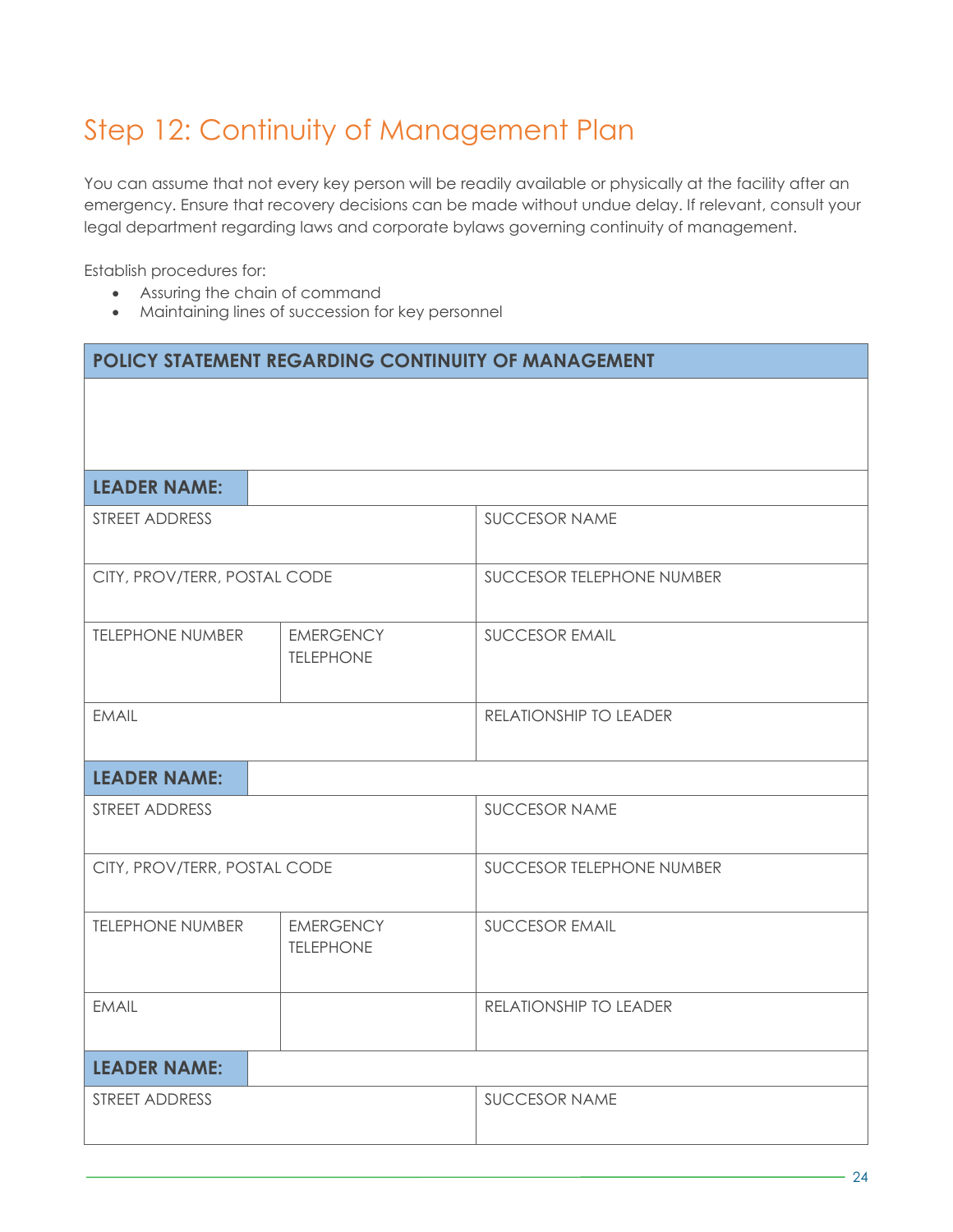| CITY, PROV/TERR, POSTAL CODE |                                      | SUCCESOR TELEPHONE NUMBER |
|------------------------------|--------------------------------------|---------------------------|
| <b>TELEPHONE NUMBER</b>      | <b>EMERGENCY</b><br><b>TELEPHONE</b> | <b>SUCCESOR EMAIL</b>     |
| <b>EMAIL</b>                 |                                      | RELATIONSHIP TO LEADER    |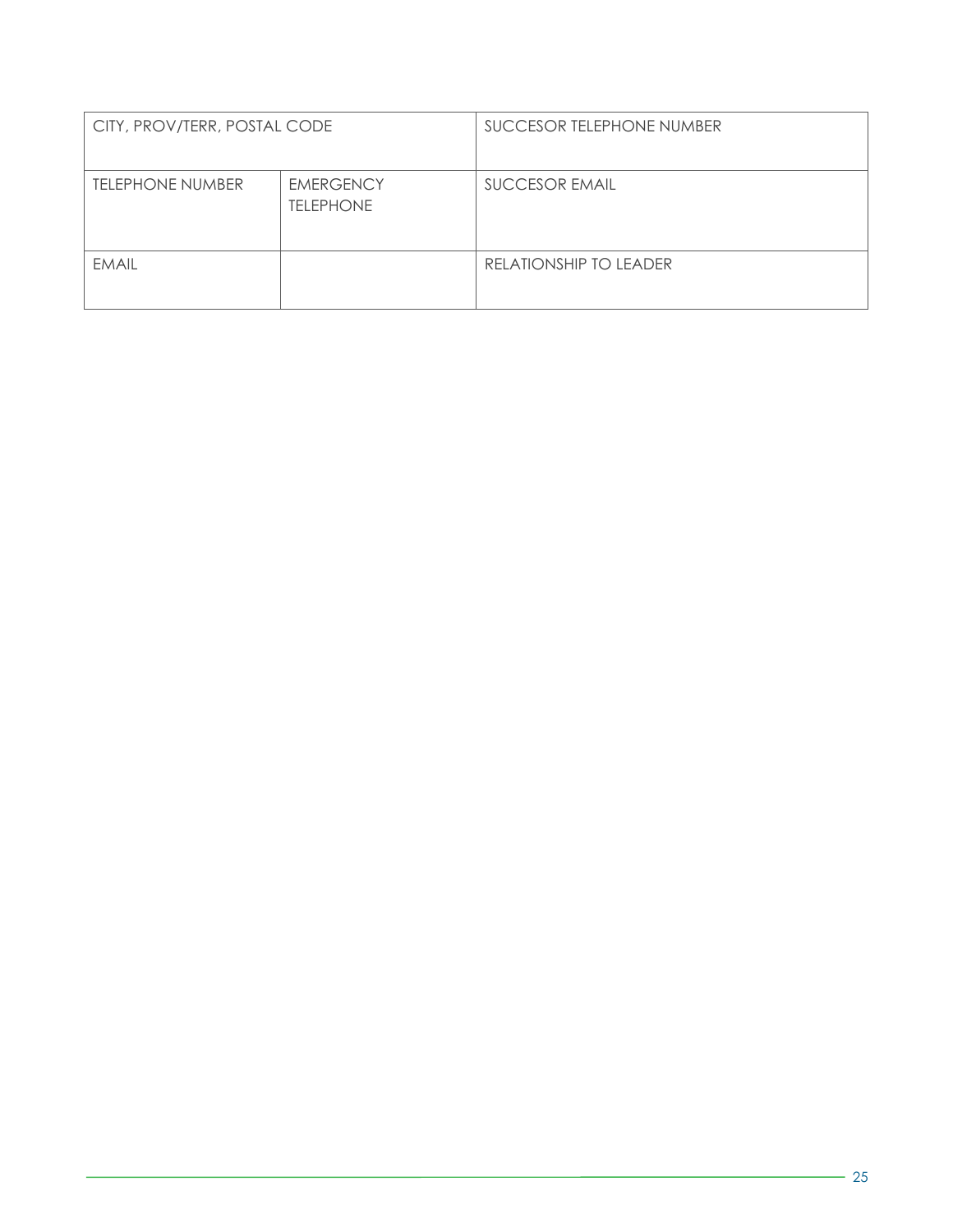#### Step 13: Insurance Coverage Discussion Form

Use this form to discuss your insurance coverage with your agent. Having adequate coverage now will help you recover more rapidly from a catastrophe.

| <b>INSURANCE AGENT:</b>                                                           |  |                                            |                                                                                                                                                              |                                    |                      |                                                           |
|-----------------------------------------------------------------------------------|--|--------------------------------------------|--------------------------------------------------------------------------------------------------------------------------------------------------------------|------------------------------------|----------------------|-----------------------------------------------------------|
| STREET ADDRESS                                                                    |  | <b>CONTACT NAME</b>                        |                                                                                                                                                              |                                    |                      |                                                           |
| CITY, PROV/TERR, POSTAL CODE                                                      |  | <b>CONTACT TELEPHONE NUMBER</b>            |                                                                                                                                                              |                                    |                      |                                                           |
| <b>TELEPHONE NUMBER</b>                                                           |  | <b>FAX NUMBER</b>                          |                                                                                                                                                              | <b>CONTACT EMERGENCY TELEPHONE</b> |                      |                                                           |
| <b>EMERGENCY</b><br><b>TELEPHONE</b>                                              |  | WEBSITE                                    |                                                                                                                                                              | <b>CONTACT EMAIL</b>               |                      |                                                           |
| <b>INSURANCE POLICY INFORMATION</b>                                               |  |                                            |                                                                                                                                                              |                                    |                      |                                                           |
| <b>TYPE OF</b><br><b>INSURANCE</b>                                                |  | <b>POLICY NUMBER</b><br><b>DEDUCTIBLES</b> |                                                                                                                                                              |                                    | <b>POLICY LIMITS</b> | <b>COVERAGE</b><br><b>(GENERAL</b><br><b>DESCRIPTION)</b> |
|                                                                                   |  |                                            |                                                                                                                                                              |                                    |                      |                                                           |
|                                                                                   |  |                                            |                                                                                                                                                              |                                    |                      |                                                           |
|                                                                                   |  |                                            |                                                                                                                                                              |                                    |                      |                                                           |
|                                                                                   |  |                                            |                                                                                                                                                              |                                    |                      |                                                           |
| <b>DISASTER RELATED INSURANCE QUESTIONS</b>                                       |  |                                            |                                                                                                                                                              |                                    |                      |                                                           |
| Do you need Flood Insurance? □ Yes □ No                                           |  |                                            | What perils or causes of loss does my policy<br>cover?                                                                                                       |                                    |                      |                                                           |
| Do you need Earthquake Insurance? a Yes a No                                      |  |                                            | How will my property be valued?                                                                                                                              |                                    |                      |                                                           |
| Do you need Business Income and Extra Expense<br>Insurance? □ Yes □ No            |  |                                            | Does my policy cover the cost of required<br>upgrades to code? □ Yes □ No                                                                                    |                                    |                      |                                                           |
| How much insurance am I required to carry to<br>avoid becoming a co-insurer?      |  |                                            | What does my policy require me to do in the<br>event of a loss?                                                                                              |                                    |                      |                                                           |
| What types of records and documentation will<br>my insurance company want to see? |  |                                            | Am I covered for lost income in the event of<br>business interruption because of a loss? Do I have                                                           |                                    |                      |                                                           |
| How will my emergency management program<br>affect my rates?                      |  |                                            | enough coverage? For how long is coverage<br>provided? How long is my coverage for lost<br>income if my business is closed by order of a civil<br>authority? |                                    |                      |                                                           |